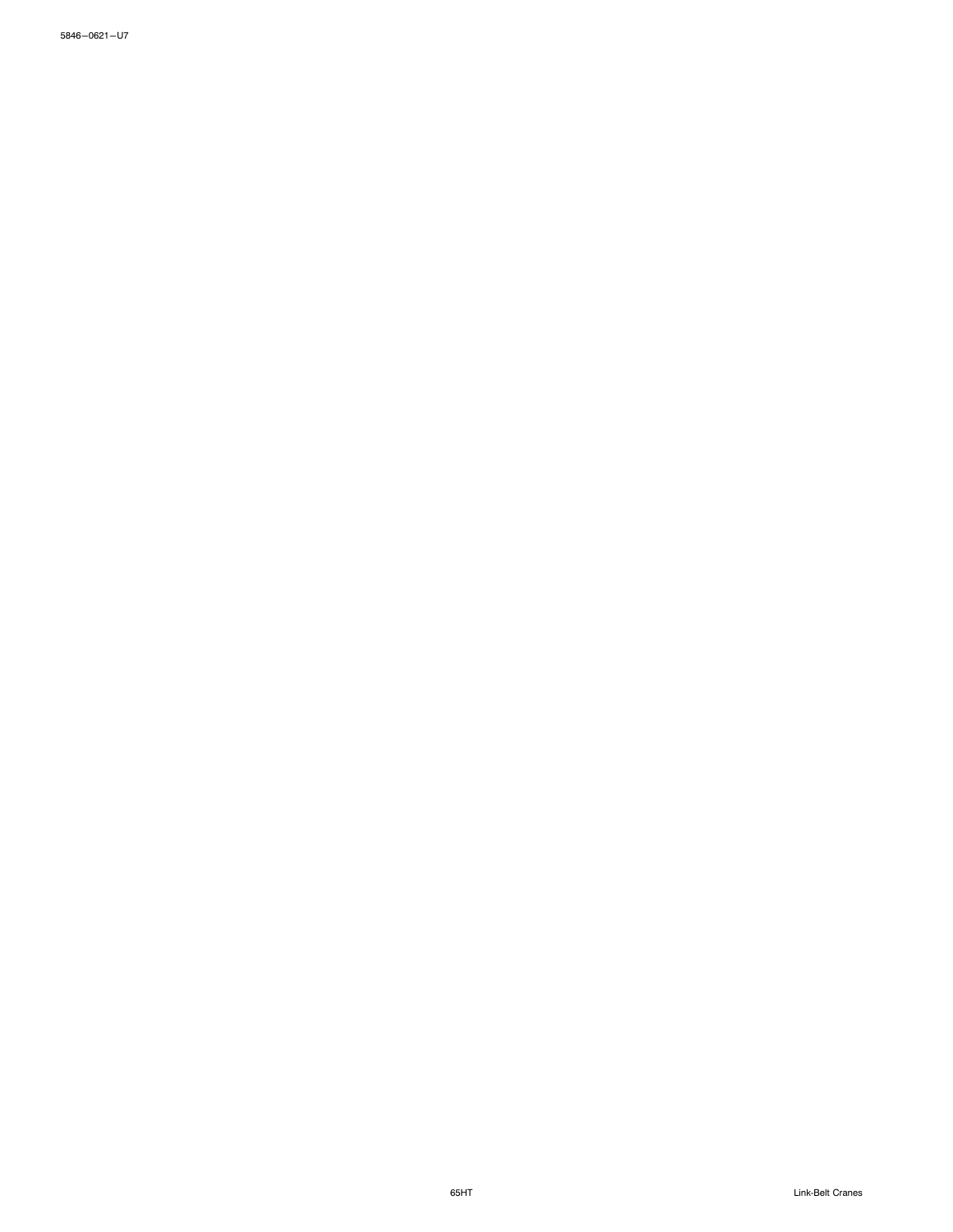## **Table Of Contents**

| 1              |
|----------------|
| 1              |
|                |
|                |
|                |
| 1              |
| 1              |
| 2              |
| $\overline{2}$ |
| 3              |
| 3              |
| 3              |
| 3              |
| 3              |
| 4              |
| 4              |
| 4              |
| 4              |
| 4              |
| 4              |
| 4              |
| 4              |
| 4              |
| 5              |
| 5              |
| 5              |
| 5              |
| 5              |
| 6              |
| 6              |
| 7              |
| 8              |
| 8              |
| 9              |
| 10             |
|                |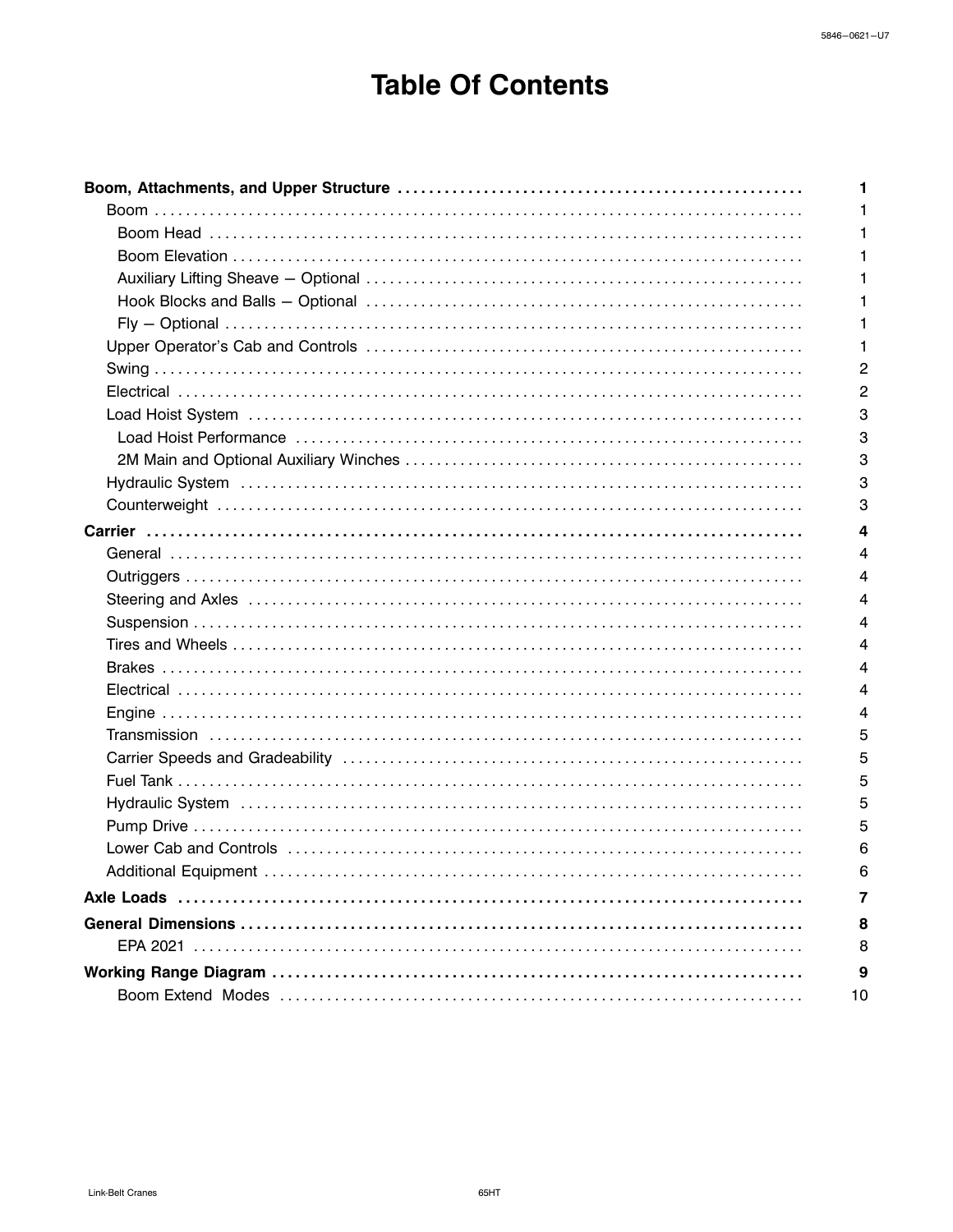|                                                                     | 11 |
|---------------------------------------------------------------------|----|
| 11,500 lb Counterweight - Fully Extended Outriggers - 360° Rotation | 11 |
|                                                                     | 12 |
| 15,100 lb Counterweight - Fully Extended Outriggers - 360° Rotation | 12 |
|                                                                     | 13 |
| 18,700 lb Counterweight - Fully Extended Outriggers - 360° Rotation | 13 |
|                                                                     | 14 |
| 11,500 lb Counterweight - Fully Extended Outriggers - 360° Rotation | 14 |
|                                                                     | 14 |
|                                                                     | 14 |
|                                                                     | 14 |
| 15,100 lb Counterweight - Fully Extended Outriggers - 360° Rotation | 15 |
|                                                                     | 15 |
|                                                                     | 15 |
|                                                                     | 15 |
| 18,700 lb Counterweight - Fully Extended Outriggers - 360° Rotation | 16 |
|                                                                     | 16 |
|                                                                     | 16 |
|                                                                     | 16 |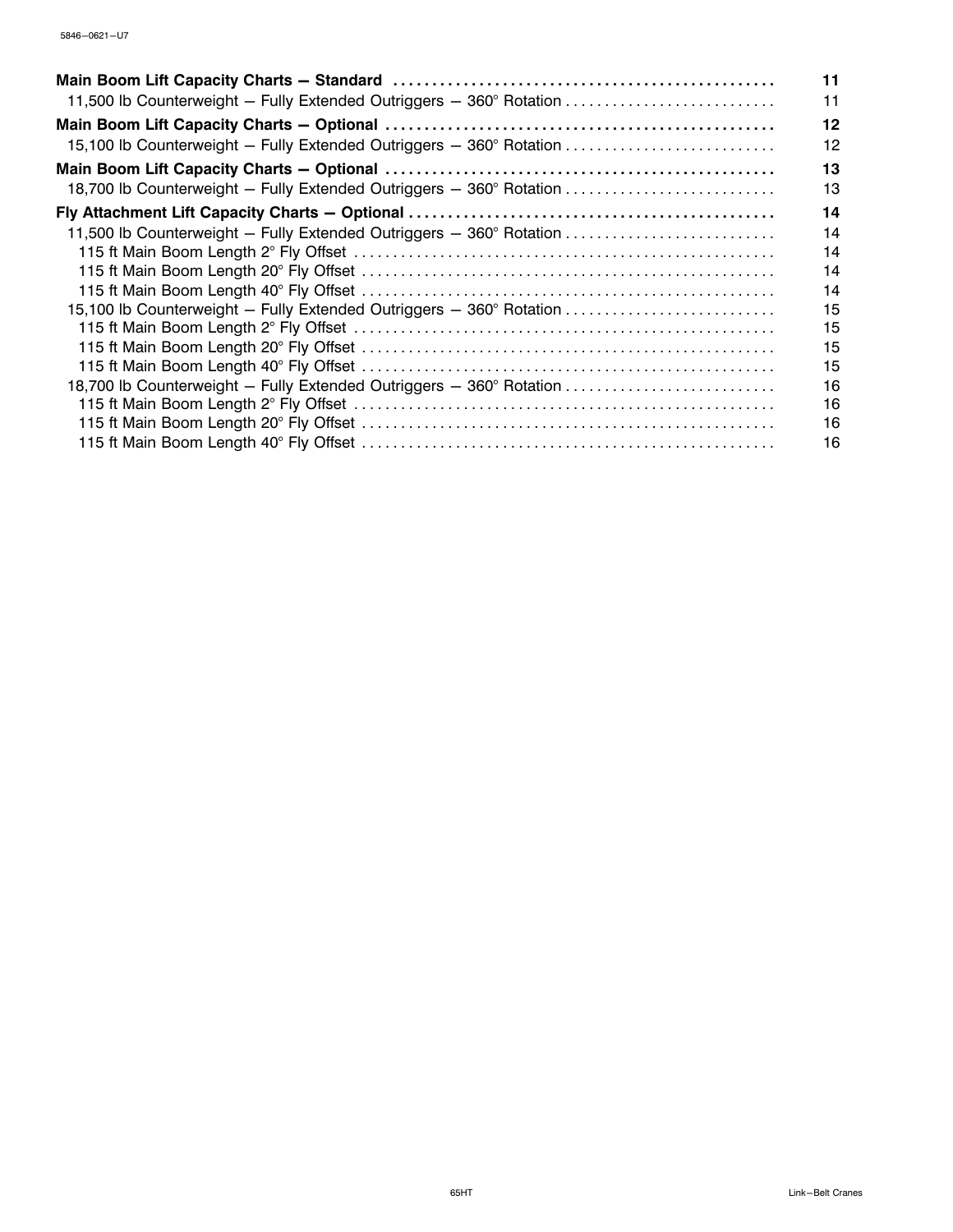## <span id="page-4-0"></span>**Boom, Attachments, and Upper Structure**

### - **Boom**

**Design** - Four section, formed construction of extra high tensile steel consisting of one base section and three telescoping sections.

#### **Boom**

- 36.75-115 ft *(11.2-35m)* four-section full power boom<br>• Two mode boom extension: In mode FM1, the T1, T2
- Two mode boom extension: In mode EM1, the T1, T2, and T3 sections extend and retract synchronously to a maximum of 115.0' boom length. In mode EM2, only the T1 section extends to reach a 62.8' boom length. The T2 and T3 sections do not extend and will stay retracted inside the T1 section.
- Mechanical boom angle indicator
- Maximum tip height for EM2 mode is 71 ft *(21.5m)* and EM1 is 122 ft *(37m).*

### **Boom Head**

- Four 16.5 in *(41.9cm)* root diameter nylon sheaves to handle up to eight parts of line
- Easily removable wire rope guards
- Rope dead end lugs on each side of the boom head
- Boom head is designed for quick-reeve of the hook block

### **Boom Elevation**

- One double acting hydraulic cylinder with integral holding valve
- $\bullet$  Boom elevation:  $-2.5^{\circ}$  to 78°

### **Auxiliary Lifting Sheave - Optional**

- Single 16.5 in (*41.9m*) root diameter nylon sheave
- Easily removable wire rope guards
- Does not affect erection of the fly or use of the main head sheaves

### **Hook Blocks and Balls - Optional**

- 8 ton (7.2*mt*) swivel hook ball with safety latch<br>• 41 ton (37*mt*) 3 sheave book block with safety
- 41 ton (37mt) 3 sheave hook block with safety latch<br>• 60 ton (55mt) 5 sheave hook block with safety latch
- 60 ton (55mt) 5 sheave hook block with safety latch<br>Fl: Cratianal

#### **Fly - Optional**

- 28.5 ft  $(8.7m)$  one piece lattice fly, stowable, offsettable to  $2^\circ$  20° and 40° Maximum tip height is 149 ft  $(45.5m)$ <sup>2</sup>, 20, and 40. Maximum tip height is 149 ft *(45.5m)*.
- $28.5 51$  ft  $(8.7 15.5m)$  two piece bi-fold lattice fly,<br>stowable, offsettable to 2°, 20° and 40°. Maximum stowable, offsettable to  $2^{\circ}$ ,  $20^{\circ}$  and  $40^{\circ}$ . Maximum tip height is 171 ft *(52.2m).*

## $\blacksquare$  **Upper Operator's Cab and Controls**

**Environmental Cab** - Fully enclosed, one person cab of galvaneal steel structure with acoustical insulation. Equipped with:

- Tinted and tempered glass windows
- Extra-large fixed front window with windshield wiper and washer
- Swing up roof window with windshield wiper and washer
- $\bullet$ Sliding left side door with large fixed window
- -Sliding rear and right side windows for ventilation
- - Six way adjustable, cushioned seat with seat belt and storage compartment
- $\bullet$  Diesel fired warm-water heater with air ducts for front windshield defroster and cab floor
- $\bullet$ Defroster fan for the front window
- Bubble level
- Circulating fan
- Adjustable sun visor
- LED Dome light
- Cup holder
- Fire extinguisher
- Left side viewing mirror
- Pull-out cabwalk
- Two position travel swing lock
- AM/FM Radio

Air Conditioning - Optional - Integral with cab heating system utilizing the same ventilation outlets

#### **Armrest Controls** - Two dual axis hydraulic joystick controllers or optional single axis hydraulic controllers for:

- Swing
- Boom hoist
- -Main rear winch
- -Auxiliary front winch  $-$  optional
- -Drum rotation indication
- Drum rotation indicator activation switch
- Swing park brake switch
- Winch high/low speed and disable switch(es)
- Telescope override switch
- Warning horn button
- Pump enable
- Heating controls
- Air conditioning optional
- Engine throtle

**Outrigger Controls** - Hand held control box with umbilical cord gives the operator the freedom to view operation while setting the outriggers.

#### **Foot Controls**

- Boom telescope
- Swing brake
- Engine throttle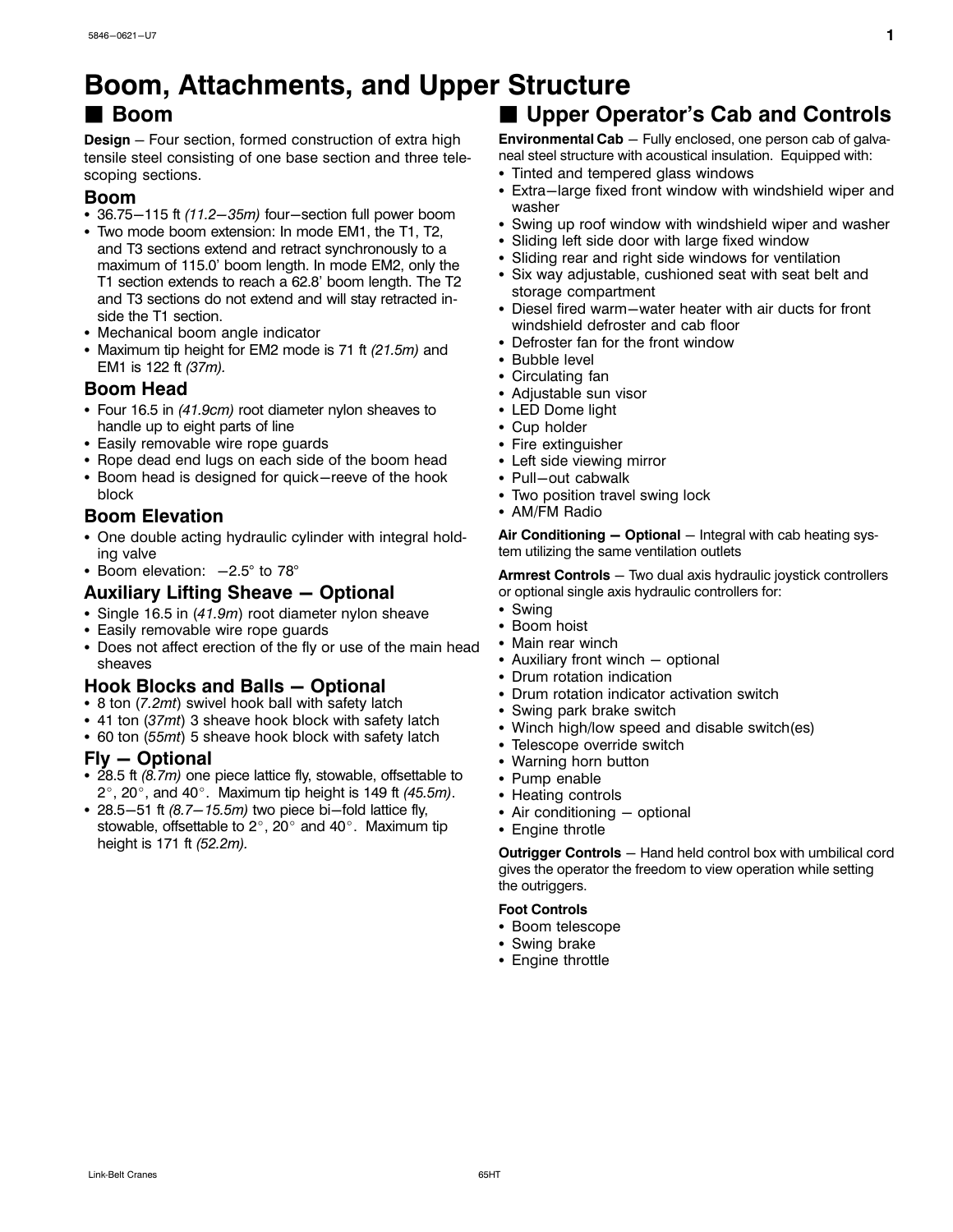#### <span id="page-5-0"></span>**Right Front Console - Controls and indicators for:**

- Engine ignition •
- Function disable •
- Front windshield wiper •
- 12 volt power connection

• Bubble level

- $\bullet$  Boom floodlight  $-$  optional
- and washer **.** Rotating beacon or strobe
- Cab floodlights
- Warning horn •
- $light$  switch  $-$  optional Third wrap selector switch  $-$
- Console dimmer switch optional

#### **Camera Display - Located on dash console**

- Displays right side of upper
- Displays main and auxiliary winches

**Cab Instrumentation** - Ergonomically positioned LCD display, CANBUS instrumentation for crane operation including:

- Tachometer
	- Engine oil pressure
- 
- Engine water temperature Swing park brake light
- Fuel level •
- Battery voltage
- Hydraulic oil temperature Fuel rate (gal/hr)
	- Engine load
- Stop engine \*\*\*\*\*\*\*\*\*\*\*\*\*\*\*\*\*\* • Check engine •
	- Engine Diagnostics
- Diesel exhaust fluid • Third wrap indicator
- Regeneration disabled light (EPA 2021 engine only)
- DPF regeneration light (EPA 2021 engine only)
- High exhaust temperature light (EPA 2021 engine only)
- Malfunction indicator lamp (EPA 2021 engine only)

**Link-Belt Pulse** – The Link-Belt in-house designed, total crane operating system that utilizes the display as a readout and operator interface for the following systems:

- $\bullet$ **Rated capacity limiter** – LCD graphic audio – visual warning system integrated into the dash with anti – two block and function limiter. Operating data includes:
	- Crane configuration
	- Boom length and angle
	- Boom head height
	- Allowed load and % of allowed load
	- RCL light bar
	- Boom angle
	- Radius of load
	- Actual load
	- -Wind speed
	- Highlighted unit of measurement on working screen
	- Telescope operation displayed in real time
	- Diagnostics
	- Operator settable alarms (include):
		- Maximum and minimum boom angles
		- Maximum tip height
		- Maximum boom length
		- Swing left/right positions
	- Operator defined area (imaginary plane)
- **Telematics** Cellular-based data logging and monitoring system that provides:
	- Location and operational settings
	- Routine maintenance
	- Crane and engine monitoring
	- Diagnostic and fault codes

**Integrated Third Wrap Indicator - Optional** - Link-Belt Pulse color display visually and audibly warns the operator when the wire rope is on the first/bottom layer and when the wire rope is down to the last three wraps.

**Integrated Third Wrap Function Kickout - Optional -**Link-Belt Pulse color display visually and audibly warns the operator when the wire rope is on the first/bottom layer and provides a function kickout when the wire rope is down to the last three wraps.

**Internal RCL Light Bar - Visually informs the operator** when crane is approaching maximum load capacity with a series of green, yellow, and red lights.

**External RCL Light Bar - Optional** - Visually informs the ground crew when crane is approaching maximum load capacity with a series of green, yellow, and red lights.

### $\blacksquare$  Swing

**Motor/Planetary** - Bi-directional hydraulic swing motor mounted to a planetary reducer for 360° continuous smooth swing at 2.5 rpm.

**Swing Park Brake** - 360°, electric over hydraulic, (spring applied/hydraulic released) multi-disc brake mounted on the speed reducer. Operated by a switch from the operator's cab.

**Swing Brake** - 360°, foot operated, hydraulic applied disc brake mounted to the speed reducer.

**Swing Lock** – Two-position swing lock (boom over front or rear) operated from the operator's cab.

**360° Positive Swing Lock - Optional** - Meets New York City requirement.

## - **Electrical**

**Swing Alarm** - Audio warning device signals when the upper is swinging.

#### **Lights**

- Two LED working lights on front of the cab
- One LED working light on the top of the cab optional
- One amber strobe beacon on top of the cab optional
- Boom floodlight Single optional
- Boom floodlight Dual optional
- Boom floodlight High intensity remote controlled optional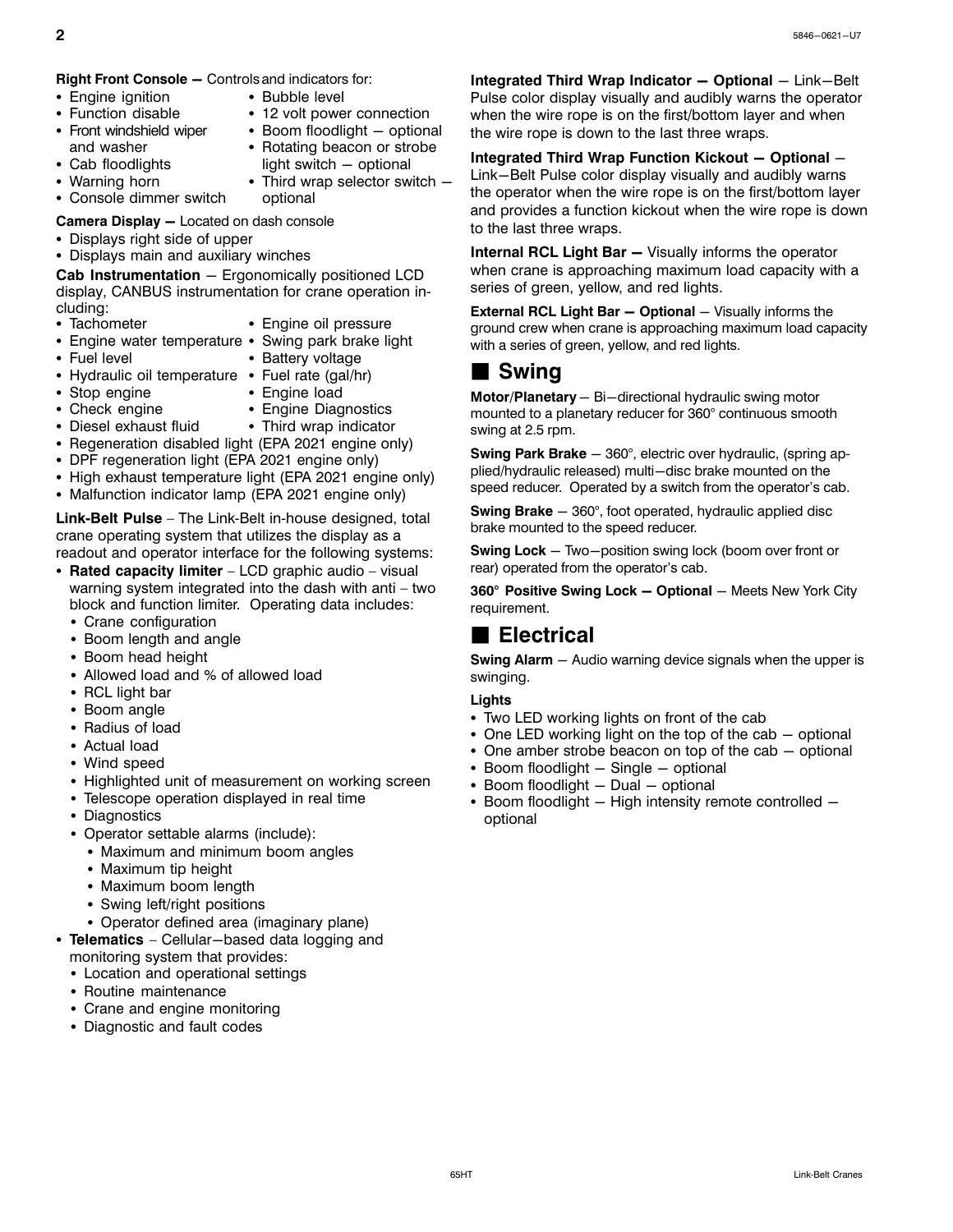### <span id="page-6-0"></span>- **Load Hoist System Load Hoist Performance**

|                            | Main (Rear) and Auxiliary (Front) Winches - 5/8 in (16mm) Rope |          |     |                        |                                                        |                                                        |              |       |      |      |                                    |  |  |
|----------------------------|----------------------------------------------------------------|----------|-----|------------------------|--------------------------------------------------------|--------------------------------------------------------|--------------|-------|------|------|------------------------------------|--|--|
|                            | <b>Low Line Speed</b><br><b>Maximum Line Pull</b>              |          |     | <b>High Line Speed</b> |                                                        | Laver                                                  |              | Total |      |      |                                    |  |  |
| Layer                      | Ib                                                             | kΝ       |     | ft/min                 | m/min                                                  | ft/min                                                 | <i>m/min</i> | ft    | m    | ft   | m                                  |  |  |
|                            | 15.822                                                         | 70.65    |     | 159                    | 485                                                    | 302                                                    | 92.0         | 99    | 30.2 | 99   | 30.2                               |  |  |
| 2                          | 14.366                                                         | 63.90    |     | 176                    | 53.6                                                   | 334                                                    | 101.8        | 110   | 33.5 | 209  | 63.7                               |  |  |
| з                          | 13.114                                                         | 58.33    |     | 193                    | 58.8                                                   | 366                                                    | 111.6        | 120   | 36.6 | 329  | 100.3                              |  |  |
| $\overline{4}$             | 12,062                                                         | 53.66    |     | 210                    | 64.0                                                   | 398                                                    | 121.3        | 130   | 39.6 | 459  | 139.9                              |  |  |
| 5                          | 11.167                                                         | 49.67    |     | 226                    | 68.9                                                   | 430                                                    | 131.1        | 141   | 43.0 | 600  | 182.9                              |  |  |
| 6                          | 10,396                                                         | 46.24    |     | 243                    | 74.1                                                   | 462                                                    | 140.8        | 151   | 46.0 | 751  | 228.9                              |  |  |
|                            | <b>Wire Rope Application</b>                                   |          |     | <b>Diameter</b>        |                                                        | Type                                                   |              |       |      |      | Maximum<br><b>Permissible Load</b> |  |  |
|                            |                                                                |          | in  | mm                     |                                                        |                                                        |              |       |      | lb   | kg                                 |  |  |
| Main (Rear) Winch          |                                                                | Standard | 5/8 | 16                     | 37x7 non rotating – right lang lay (Type KC)<br>10,835 |                                                        |              |       |      | 4914 |                                    |  |  |
| Auxiliary (Front)<br>Winch |                                                                | Standard | 5/8 | 16                     |                                                        | 37x7 non rotating – right lang lay (Type KC)<br>10.835 |              |       |      |      | 4914                               |  |  |

### **2M Main and Optional Auxiliary Winches**

- Axial piston, full and half displacement (2-speed) motors driven through planetary reduction unit for positive control under all load conditions.
- Grooved lagging
- Power up/down mode of operation
- Hoist drum cable follower optional
- Drum rotation indicator
- Drum diameter: 10.63 in (*27.0cm*)
- Rope length:
	- Main: 550 ft (*167.6m*)
- Auxiliary: 450 ft (*137.2m*) or 550 ft (*167.6m*)
- Terminator style socket and wedge

## $\blacksquare$  **Hydraulic System**

**Counterbalance Valves** - All hoist motors, boom extend cylinders, and boom hoist cylinder are equipped with counterbalance valves to provide load lowering and to prevent accidental load drop if hydraulic power is suddenly reduced.

**Hydraulic Oil Cooler** - Carrier mounted cooler removes heat from the hydraulic oil. Cooler is integral to the engine radiator/ charge air cooler.

**Boom Hoist Float Valves (Optional)** - For transporting the boom over the rear of the crane with a boom dolly. Allows hydraulic oil within the boom hoist cylinder to flow between piston side and rod side, allowing the boom to float while on the boom dolly.

**Swing Brake Release** – For transporting the boom over the rear of the crane with a boom dolly. Holds the 360º swing park brake in the released position allowing free rotation of the upper structure.

### $\blacksquare$  Counterweight

**Standard** - 11,500 lb (5.2t) total counterweight consisting of two, hydraulically removable 3,600 lb *(1.6t)* counterweights with capacities for 4,300 lb *(2.0t)* and 7,900 lb *(3.6t)* counterweight configurations. Assembled and disassembled by hydraulic cylinders controlled from both sides of the upper structure.

**Optional** - 3,600 lb (1,6t) in addition to standard counterweight for a total of 15,100 lb *(6.8t)*. Two 3,600 lb (1.6 ft) in addition to standard counterweight for a total of 18,700lbs (8.4t).

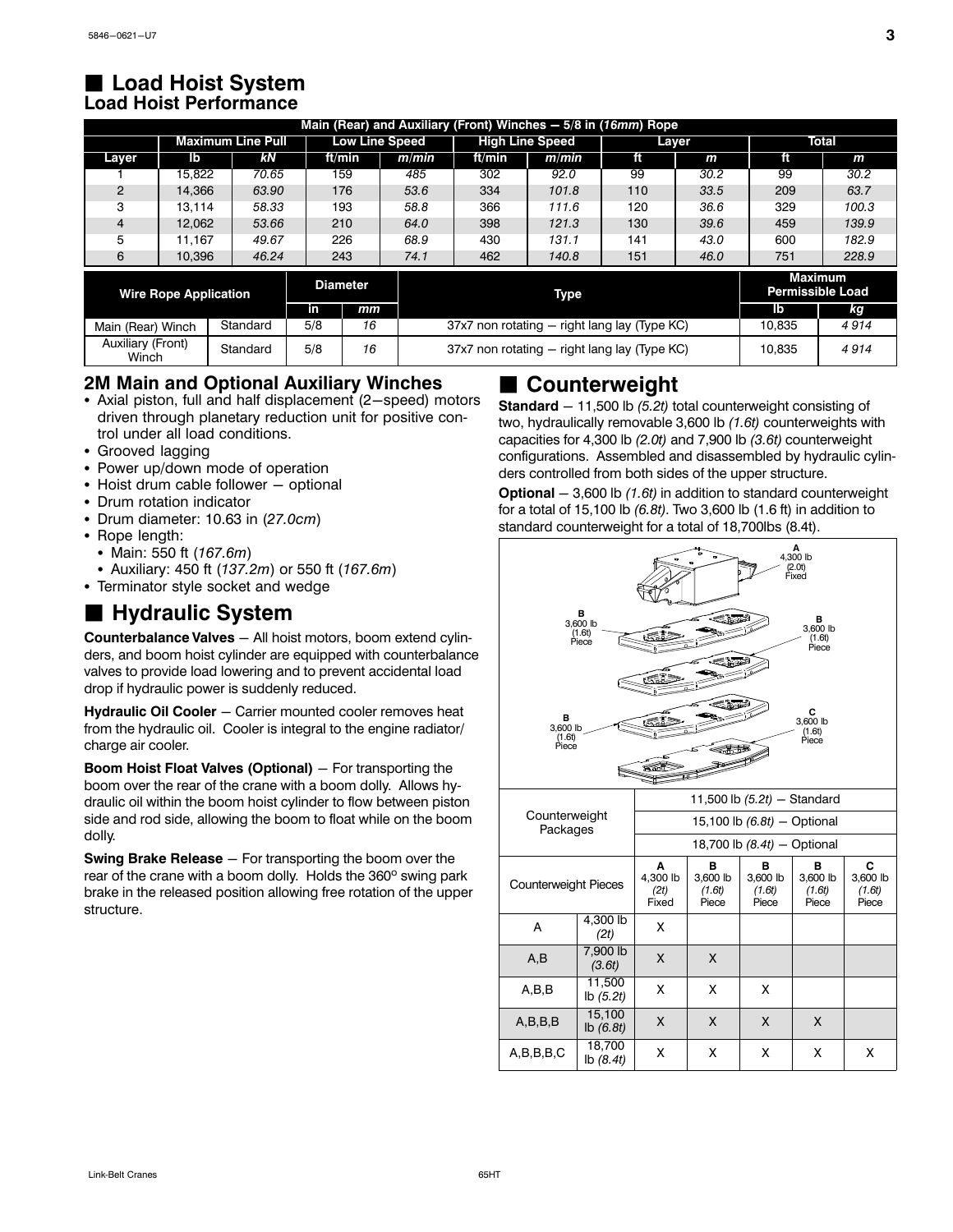## <span id="page-7-0"></span>**Carrier**

## **General**<br>• 8 ft 6 in (2.6 m)

- 8 ft 6 in (2.6 m) wide
- 23 ft 10 in (7.26*m*) wheelbase (centerline of first axle to centerline of fourth axle) centerline of fourth axle)
- Frame Box-type, torsion resistant, welded construction made of high tensile steel. Equipped with front and rear towing and tie-down lugs, tow connections, and access ladders.

### $\blacksquare$  Outriggers

**Boxes** - Two double box, front and rear welded to the carrier frame.

**Beams and Jacks** - Four single stage beams with Confined Area Lifting Capacities (CALC) provide selectable outrigger extensions of full, intermediate, and retracted positions. Jacks with integral check valve, hydraulically controlled from the operator's cab and on both sides of carrier. A fifth front bumper outrigger with integral check valve is hydraulically controlled from the operator's cab and at the front bumper of carrier.

#### **Pontoons**

- **Main** Four lightweight, stow'n go, 23.5" x 27.25" (59.7 x 69.2cm) hexagonal steel pontoons with a contact area of *69.2cm*) hexagonal steel pontoons with a contact area of 485 in2 (*3 129cm2*) can be stored for road travel in either the storage racks on the carrier or under the outrigger boxes
- Front Bumper One, lightweight, self-storing, 16" (*40.6cm*) diameter steel pontoon with a contact area of 201 in2 (*1 296cm2*)

#### **Jack Reaction**

- **Main** 76,000 lb (338.1kN) force and 157 psi<br>(1.082.5kPa) ground bearing pressure (*1 082.5kPa*) ground bearing pressure
- **Front Bumper** 37,000 lb (164.6kN) force and 184 psi<br>(21.269kPa) ground bearing pressure (*21 269kPa*) ground bearing pressure

## **Steering and Axles**<br>• Sheppard full integral master of

- Sheppard full integral master gear/slave gear steering system provides hydraulic assisted steering with mechanical link between steering wheel and wheels
- **Drive** 8 x 4 for on/off-highway travel
- Axle 1 & 2 Tandem steered, non-driven
- Axle 3 & 4 Tandem non-steered, driven with reduction: 5.38 to 1
- Inter-Axle Differential Lock Traction adding device that locks axle 3 with axle 4. Operated by a switch from the carrier cab.

### - **Suspension**

**Front** - Raydan Air Link walking beam air suspension

**Rear** - Raydan Air Link walking beam air suspension

• Axle Lift System - Optional - Improves rear tire ground clearance when the crane is up on outriggers. The rear air suspension can be raised or lowered with a switch in the carrier cab. The axle lift system can be controlled with a switch on both sides of the carrier.

### $\blacksquare$  **Tires and Wheels**

**Front** - Four (single) 425/65R22.5 tires on aluminum disc wheels

**Rear** - Eight (dual) 11R22.5 tires on aluminum outer/steel inner disc wheels

- Spare tires and wheels optional
- Tire inflation kit optional

## - **Brakes**

**Service** - Full air anti-lock (ABS) brakes on all wheel ends. Dual circuit compressed air system with air dryer.

**Parking/Emergency** – Spring loaded type, acting on 3rd and 4th axles automatically apply when air pressure drops below 40 psi (*275.8kPa*) in both circuits.

## - **Electrical**

**Battery** - Three batteries provide 12 volt starting and operation **Lights**

- Front lighting includes two main daytime running/ headlights, two high beam lights, two parking/directional indicators, and three cab marker lights.
- Side lighting includes three parking/directional indicators per side.
- Rear lighting includes two parking/directional indicators, two parking/brake lights, two reverse lights, three marker lights, and a license plate light.
- Other equipment includes hazard/warning system, two cab LED dome lights, instrument panel back lighting, and signal horn.
- One amber strobe beacon behind the cab.

### **Engine**

| <b>Specification</b>                                 | <b>Cummins L9</b>                                        |  |  |  |  |
|------------------------------------------------------|----------------------------------------------------------|--|--|--|--|
| Emissions Compliance Level:                          | EPA 2021 (1)                                             |  |  |  |  |
| Maximum Allowable Sulfur Con-<br>tent of Fuel (PPM): | 15                                                       |  |  |  |  |
| Numbers of cylinders:                                | 6                                                        |  |  |  |  |
| Cycle:                                               | 4                                                        |  |  |  |  |
| Bore and Stroke: inch (mm)                           | 4.49 x 5.69 (114x144)                                    |  |  |  |  |
| Piston Displacement: $in^3(L)$                       | 543 (8.9)                                                |  |  |  |  |
| Max. Brake Horsepower: hp (kW)                       | 370 $(276)$ @<br>1,700 rpm<br>365 $(272)$ @<br>2,100 rpm |  |  |  |  |
| Peak Torque: ft lb (Nm)                              | 1,250 (1 694.7) @ 1,400 rpm                              |  |  |  |  |
| Alternator: volts - amps                             | $12 - 145$                                               |  |  |  |  |
| Crankcase Capacity: qt (L)                           | 26(24.6)                                                 |  |  |  |  |
| Cruise control                                       |                                                          |  |  |  |  |

• Cruise control<br>• Cummins ISL – Three stage compression brake

-Thermostatically controlled, hydraulically driven radiator fan -

120 volt engine block heater

• Grid heater starting aid standard on L9<br>• Engine equipped with on-board diagnostics – L9<br>(1) Can only be sold and/or operated where FPA202:

Can only be sold and/or operated where EPA2021 on-highway emission standards are accepted.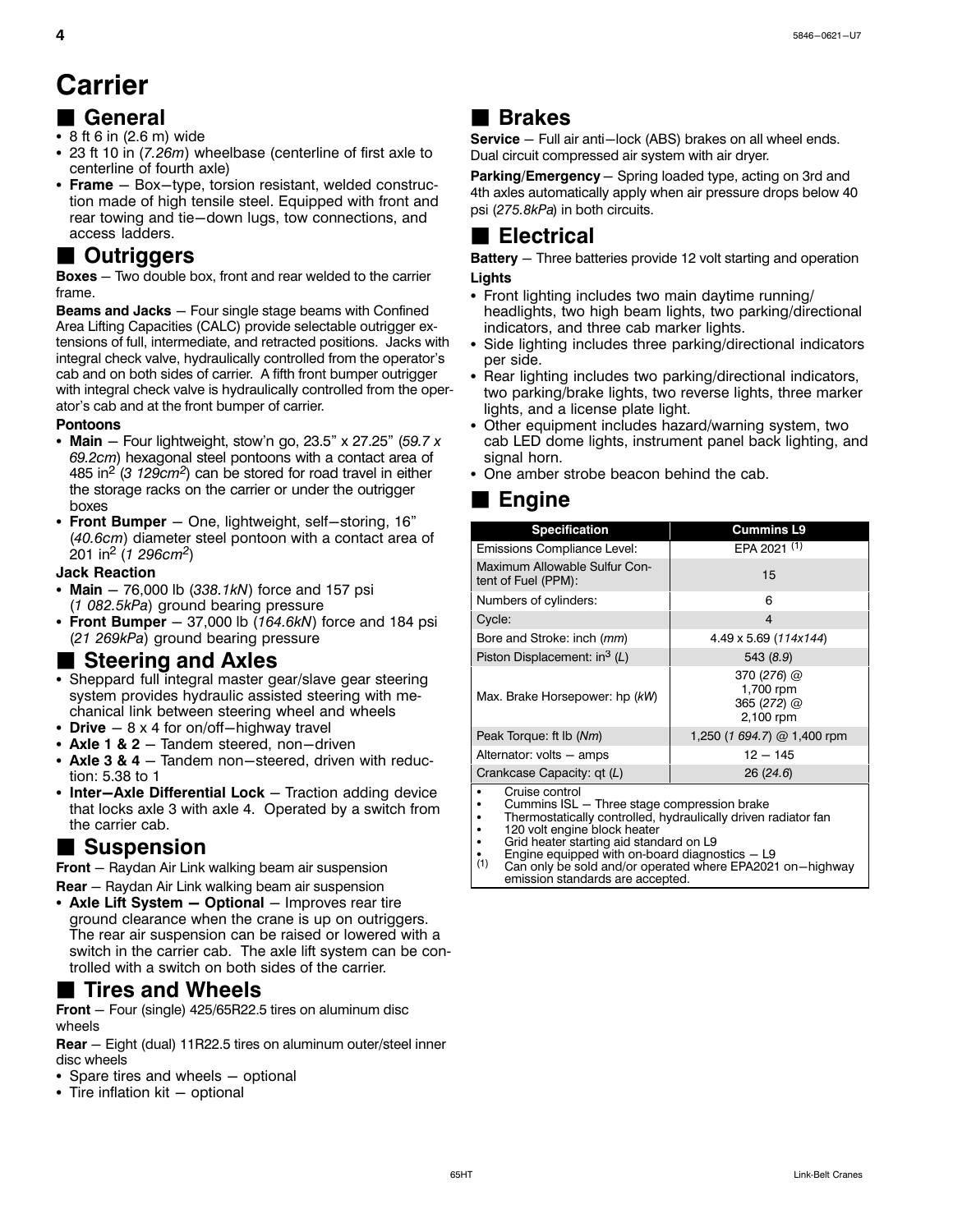## <span id="page-8-0"></span>- **Transmission**

Automated - ZF AS-TRONIC (no clutch pedal) manual transmission with 12 forward gears and 2 reverse gears.

## ■ Carrier Speeds and Gradeability

|                                                         | <b>ZF Astronic</b> |              | <b>Governed Speed</b> |       | <b>Gradeability</b><br>(@ Peak Torque |
|---------------------------------------------------------|--------------------|--------------|-----------------------|-------|---------------------------------------|
|                                                         |                    |              | <b>EPA 2021</b>       |       | Except Creep @<br>Idle)               |
| Gear                                                    |                    | <b>Ratio</b> | mph                   | km/h  | % Grade                               |
|                                                         |                    |              |                       |       | <b>EPA 2021</b>                       |
| 12 <sub>th</sub>                                        |                    | 0.78         | 60.69                 | 97.65 | 1.83                                  |
| 11 <sub>th</sub>                                        |                    | 1.00         | 47.22                 | 75.97 | 2.35                                  |
| 10th                                                    |                    | 1.27         | 37.27                 | 59.96 | 2.98                                  |
| 9th                                                     |                    | 1.63         | 28.99                 | 46.64 | 3.83                                  |
| 8th                                                     |                    | 2.10         | 22.47                 | 36.16 | 4.94                                  |
| 7th                                                     |                    | 2.70         | 17.49                 | 28.14 | 6.35                                  |
| 6th                                                     |                    | 3.55         | 13.29                 | 21.39 | 8.35                                  |
| 5th                                                     |                    | 4.57         | 10.34                 | 16.64 | 10.73                                 |
| 4th                                                     |                    | 5.78         | 8.16                  | 13.14 | 13.59                                 |
| 3rd                                                     |                    | 7.44         | 6.35                  | 10.22 | 17.47                                 |
| 2nd                                                     |                    | 9.59         | 4.92                  | 7.92  | 22.54                                 |
| 1st                                                     |                    | 12.33        | 3.83                  | 6.16  | 28.97                                 |
| <b>Reverse 1</b>                                        |                    | 11.41        | 4.14                  | 6.66  | 26.82                                 |
| <b>Reverse 2</b>                                        |                    | 8.88         | 5.32                  | 8.56  | 20.87                                 |
|                                                         | 2nd                | 9.59         | 1.64                  | 2.64  | 26.68                                 |
|                                                         | 1st                | 12.33        | 1.27                  | 2.04  | 34.29                                 |
| Creep @ idle                                            | Reverse 1          | 11.41        | 1.38                  | 2.22  | 31.75                                 |
|                                                         | <b>Reverse 2</b>   | 8.88         | 1.77                  | 2.85  | 24.70                                 |
| Based on a gross vehicle weight of 78,000 lb (35 380kg) |                    |              |                       |       |                                       |

## **Fuel Tank**<br>• One 75 gal (283.9)

- One 75 gal (*283.9L*) capacity tank
- One 10 gal (*37.8L*) capacity diesel exhaust fluid (DEF) plastic tank

## $\blacksquare$  **Hydraulic System**

All functions are hydraulically powered allowing positive, precise control with independent or simultaneous operation of all functions.

#### **Main Pumps**

- Four fixed displacement gear pumps with automatic disconnect for the main and auxiliary winches, swing, boom hoist, control circuit, and telescope for use when crane is in travel mode
- One fixed displacement gear pump for steering and the front bumper outrigger
- Two fixed displacement gear pumps for engine cooling fan and main outriggers. These pumps also provide flow to the winches and boom hoist for "pick & carry" mode. Operated by a switch in the carrier cab.
- Combined pump capacity of 167 gpm (*719.2Lpm*)

**Hydraulic Reservoir** - 144 gal (545.1L) capacity equipped with sight level gauge. Diffusers built in for deaeration.

Filtration - One 10 micron, full flow, return line filter. All oil is filtered prior to return to reservoir. Accessible for easy filter replacement.

## **Pump Drive**

All pumps are mechanically driven by the diesel engine. Main and auxiliary winches, swing, boom hoist, control circuit, and telescope pumps are mounted to an automatic pump disconnect on the rear of the transmission to aid in cold weather starting as well as to reduce pump wear while traveling.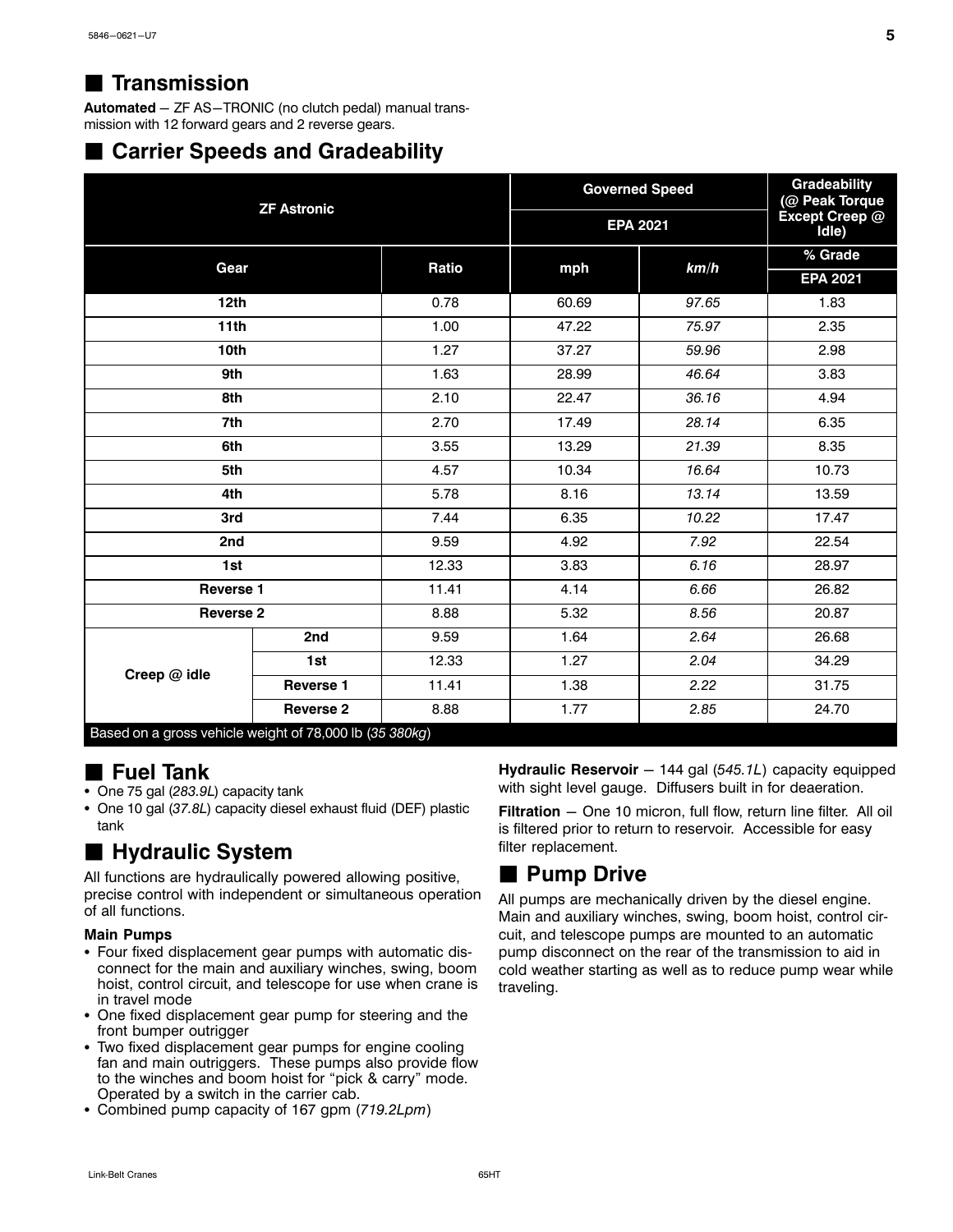## <span id="page-9-0"></span>■ Lower Cab and Controls

**Environmental Cab** - Fully enclosed, one person cab of composite structure with acoustical insulation. Equipped with:

- .<br>• Tinted and tempered glass windows
- Roll down left side window for ventilation
- Right side window
- Windshield wiper and washer
- Six way adjustable and air suspended driver's seat with seat belt
- Two adjustable rear view mirrors
- Engine dependent warm-water heater with air ducts for windshield defroster and cab floor
- Adjustable sun visor
- Two LED dome lights
- 12 volt connection
- Fire extinguisher

Air Conditioning - Integral with cab heating system utilizing the same ventilation outlets

#### **Overhead Console** - Located above the sun visor

- Document storage unit
- AM/FM Radio
- 12 volt accessory jack (switched)
- 12 volt accessory jack (unswitched)
- Strobe beacon switch

#### **Camera Display** - Located on dash console

- Displays right side of machine
- Displays rear view

**Cab Instrumentation** - Ergonomically positioned analog instrumentation for driving including:

- Speedometer with odometer, hourmeter, trip odometer
- Front and rear air pressure with warning indicator
- Engine coolant temperature with warning indicator
- Engine oil pressure with warning indicator
- Voltage indicator with warning indicator
- Fuel level
- Tachometer
- Diesel exhaust fluid with warning indicator (EPA 2021 Engine Only)

**Right Side Console** - Controls and indicators for:

- Transmission gear shifting
- Transmission gear selector
- Transmission digital readout
- Cruise controls
- Engine compression brake controls

#### **Dash Mounted Controls For:**

- Carrier lights
- Carrier/upper throttle control
- Engine cooling fan override
- Cab heater/air conditioning
- Console dimmer switch
- Anti-lock brake diagnostic switch
- Diesel particulate filter switch (EPA 2021 Engine Only)
- Park brake
- Pick & carry switch
- Inter-axle differential lock switch
- Engine ignition
- Rear axle lift system switch optional<br>• Diesel particulate filter regeneration in
- Diesel particulate filter regeneration inhibit switch (EPA 2021 Engine Only)

#### **Dash Mounted Indicator For:**

- Check, stop, and service engine
- Turn signal indication
- Park brake
- Cruise activation
- High beam headlights
- Check anti-lock brake system
- Check anti-lock trailer brake system
- Diesel particulate filter indication (EPA 2021 Engine Only)
- High exhaust temperature indication (EPA 2021 Engine Only)
- Regeneration inhibit (EPA 2021 Engine Only)
- Wait to start (EPA 2021 Engine Only)
- Malfunction indicator lamp (EPA 2021 Engine Only)
- Engine air filter high restriction

#### **Steering Column Controls For:**

- Warning horn
- Turn indicators
- High beam headlights
- Steering wheel adjustments
- Intermittent windshield wiper and washer
- Hazard lights

#### **Foot Controls For:**

- Carrier service brakes
- Engine throttle

## **E** Additional Equipment

#### **Standard:**

- Aluminum full deck fenders with mud flaps
- Left and right bubble levels
- Air hose connection ports
- Clearance flags

#### **Optional:**

- Pneumatic and electrical quick disconnect connectors mounted on the rear for trailer or boom dolly brakes and lights
- Left side aluminum storage box
- Rear mounted pintle hook
- Hook block storage on rear of carrier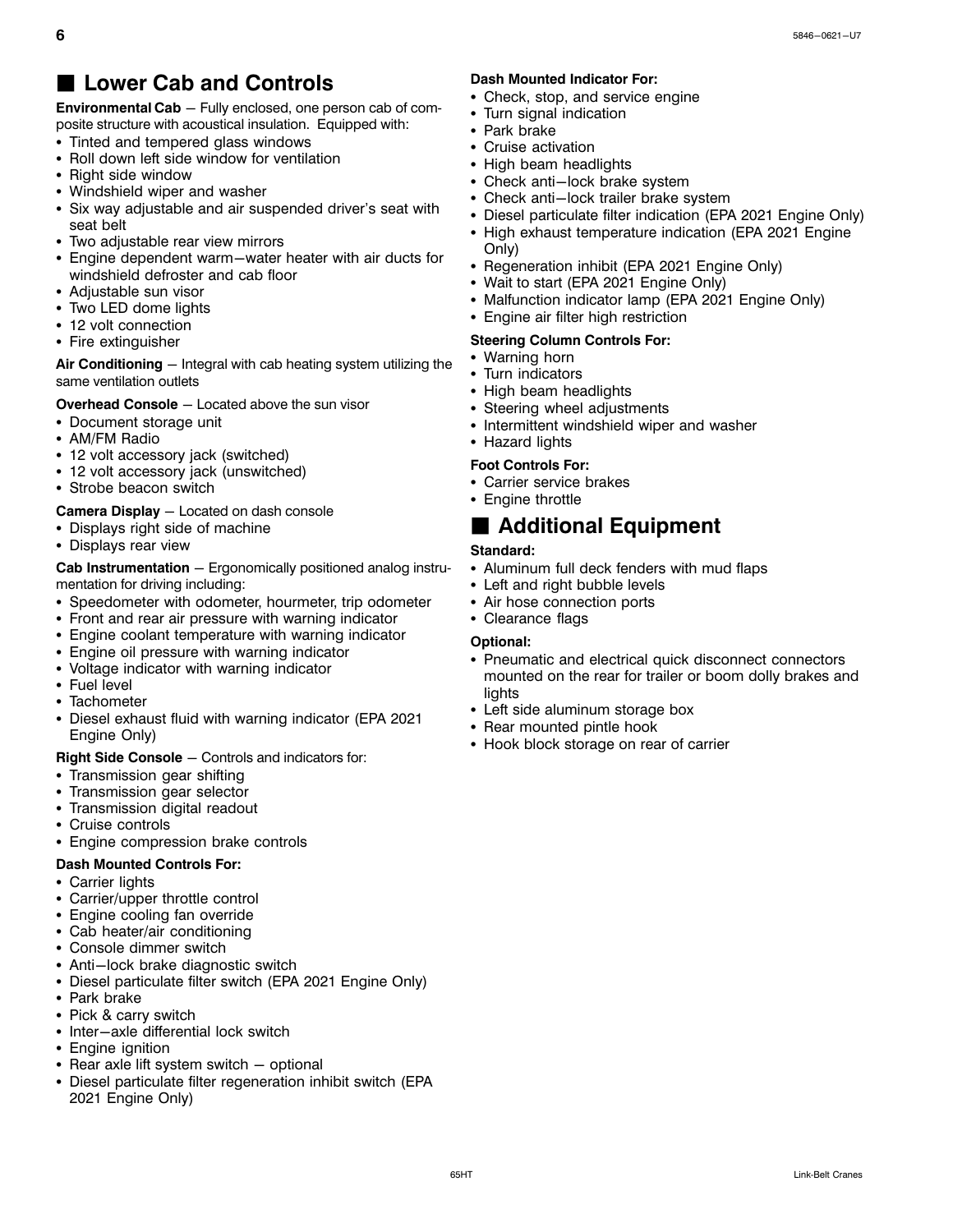## <span id="page-10-0"></span>**Axle Loads**

| Base crane with full tank of fuel                                           | Weight $(1)$ | <b>Gross Vehicle</b> |                | <b>Front Axles</b> | <b>Rear Axles</b> |                |
|-----------------------------------------------------------------------------|--------------|----------------------|----------------|--------------------|-------------------|----------------|
| and 4,300 lb (2.0t) counterweight                                           | Ib           | kg                   | Ib             | kg                 | lb                | kg             |
| <b>EPA 2021</b>                                                             | 64,882       | 29 4 25              | 29,600         | 13 4 24            | 35,282            | 16 001         |
| Driver in carrier cab                                                       | 250          | 113                  | 328            | 149                | $-78$             | $-35$          |
| Rear pintle hook                                                            | 34           | 15                   | $-13$          | $-6$               | 46                | 21             |
| Pneumatic and electrical connectors for trailer or boom dolly               | 11           | 5                    | $-4$           | $-2$               | 14                | $\overline{7}$ |
| Carrier hookblock storage                                                   | 375          | 170                  | $-143$         | $-65$              | 518               | 235            |
| Carrier aluminum storage box                                                | 66           | 30                   | 20             | 9                  | 46                | 21             |
| Air ride lift system - rear axles                                           | 52           | 24                   | $\overline{7}$ | 3                  | 45                | 20             |
| Ether injection                                                             | 5            | $\overline{2}$       | 5              | $\overline{2}$     | $\Omega$          | $\Omega$       |
| Hoist drum follower - main                                                  | 75           | 34                   | $-27$          | $-12$              | 102               | 46             |
| Auxiliary winch with 450 ft of 5/8" type KC rope                            | 385          | 174                  | $-92$          | $-42$              | 477               | 216            |
| Hoist drum follower - auxiliary                                             | 75           | 34                   | $-16$          | $-7$               | 91                | 41             |
| Substitute 450ft rope with 550ft rope - auxiliary                           | 81           | 37                   | $-19$          | $-9$               | 100               | 46             |
| Remove 550 ft of rope from rear (main) winch                                | $-446$       | $-202$               | 169            | 77                 | $-615$            | $-279$         |
| Remove 450 ft of rope from front (auxiliary) winch                          | $-365$       | $-165$               | 87             | 39                 | $-452$            | $-205$         |
| Air conditioning - operator                                                 | 319          | 145                  | 8              | $\overline{4}$     | 311               | 141            |
| 360° mechanical swing lock                                                  | 60           | 27                   | 6              | 3                  | 54                | 24             |
| One 3,600 lbs slab of counterweight on upper                                | 3,582        | 1 6 24               | $-1375$        | $-624$             | 4,957             | 2 2 4 8        |
| Two 3,600 lb slabs of counterweight on upper                                | 7,164        | 3 2 4 9              | $-2750$        | $-1,247$           | 9,914             | 4 4 9 6        |
| Three 3,600 lbs slabs of counterweight on upper                             | 10,746       | 4873                 | $-4125$        | $-1.871$           | 14,871            | 6744           |
| Four 3,600 lb slabs of counterweight on upper                               | 14,328       | 6498                 | $-5500$        | $-2,494$           | 19,828            | 8 9 9 2        |
| One 3,600 lbs slab of counterweight on carrier                              | 3,582        | 1 6 2 4              | 2716           | 1,232              | 866               | 393            |
| Two 3,600 lb slabs of counterweight on carrier                              | 7,164        | 3 2 4 9              | 5 4 3 2        | 2,464              | 1,732             | 785            |
| Three 3,600 lbs slabs of counterweight on carrier                           | 10,746       | 4873                 | 8 1 4 8        | 3.695              | 2,598             | 1 1 7 8        |
| Four 3,600 lbs slabs of counterweight on carrier                            | 14,328       | 6498                 | 10864          | 4927               | 3464              | 1 571          |
| Floodlight to the front of boom base section                                | 10           | $5\overline{)}$      | 16             | $\overline{7}$     | $-6$              | $-3$           |
| Fly mounting brackets to boom base section for fly options                  | 95           | 43                   | 95             | 43                 | 0                 | 0              |
| 28.5 ft offsettable, one-piece (bi-fold) lattice fly - stowed               | 1,238        | 562                  | 1 3 9 3        | 632                | $-154$            | $-70$          |
| $28.5-51$ ft offsettable, two-piece (bi-fold) lattice fly - stowed          | 1,830        | 830                  | 1928           | 875                | $-99$             | $-45$          |
| Auxiliary lifting sheave *                                                  | 91           | 41                   | 165            | 75                 | $-74$             | $-34$          |
| 41 ton 3-sheave hook block at boom head *                                   | 800          | 363                  | 1 4 4 7        | 656                | $-647$            | $-294$         |
| 60 ton 5-sheave hook block at boom head *                                   | 1,100        | 499                  | 1 9 9 0        | 902                | $-890$            | $-404$         |
| 8 ton hook ball at boom head *                                              | 320          | 145                  | 579            | 263                | $-259$            | $-117$         |
|                                                                             |              | <b>Front Axles</b>   |                |                    | <b>Rear Axles</b> |                |
| <b>Counterweight Load Transfer</b>                                          | Ib           |                      | kg             | Ib                 |                   | kg             |
| Transfer one 3,600lb (1.6t) slab of counterweight to carrier deck           | 4,091        |                      | 1856           | $-4,091$           |                   | $-1856$        |
| Transfer two 3,600lb (1.6t) slabs of counterweight to carrier deck          | 8,182        |                      | 3711           | $-8,182$           |                   | $-3711$        |
| Transfer three 3,600lb (1.6t) slabs of counterweight to carrier deck        | 12,273       |                      | 5567           | $-12,273$          |                   | $-5567$        |
| Axle<br>Maximum Load @ 65 mph (105km/h)                                     |              |                      |                |                    |                   |                |
| 45,400 lb (20 593kg) - aluminum disc wheels with 425/65R22.5 tires<br>Front |              |                      |                |                    |                   |                |
| Rear<br>47,250 lb $(21.432kg)$ – aluminum disc wheels with 11R22.5 tires    |              |                      |                |                    |                   |                |
|                                                                             |              |                      |                |                    |                   |                |

 $(1)$  Adjust gross vehicle weight and axle loading according to component weight. All weights are  $\pm 3\%$ .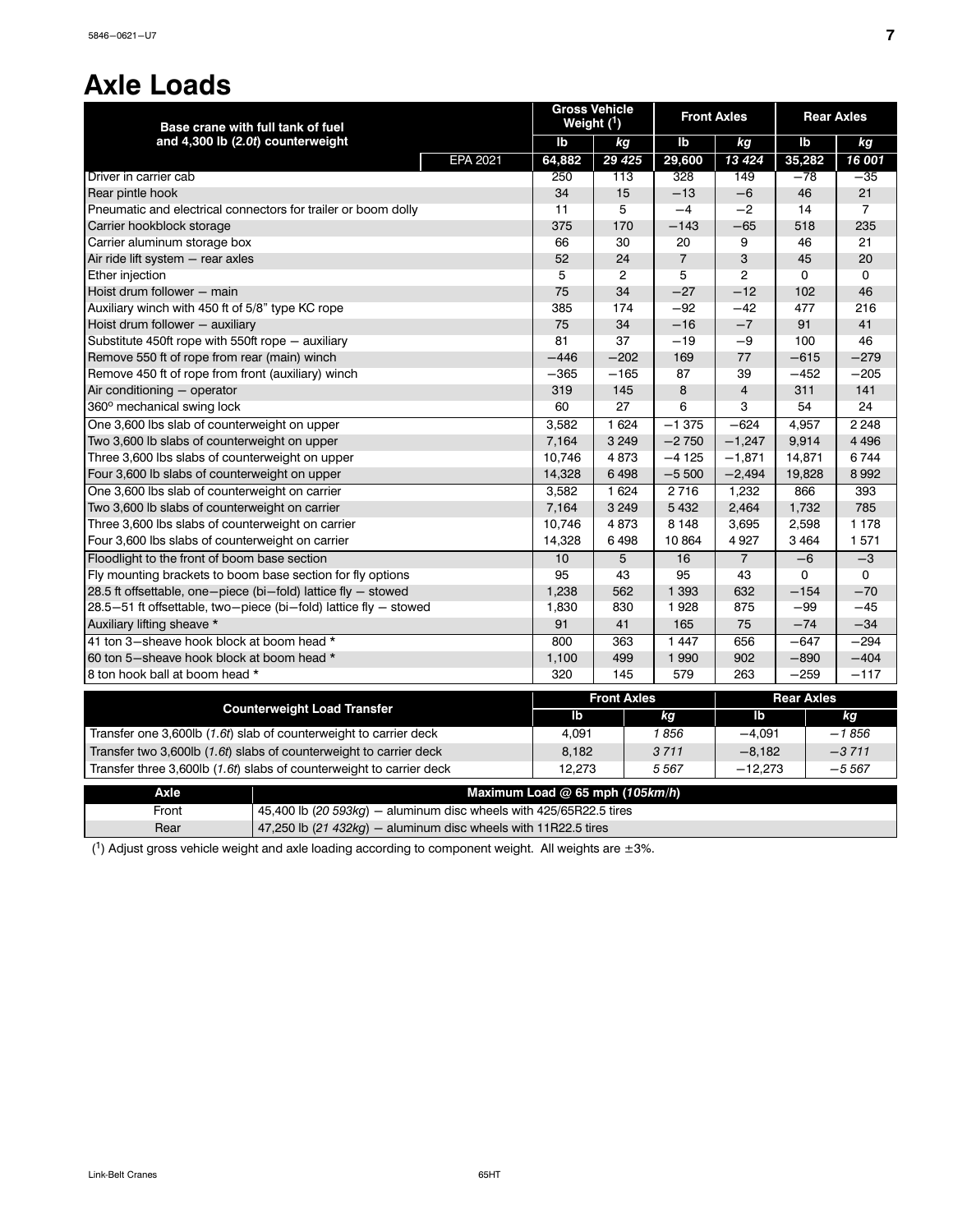## <span id="page-11-0"></span>**General Dimensions**

- **EPA 2021**



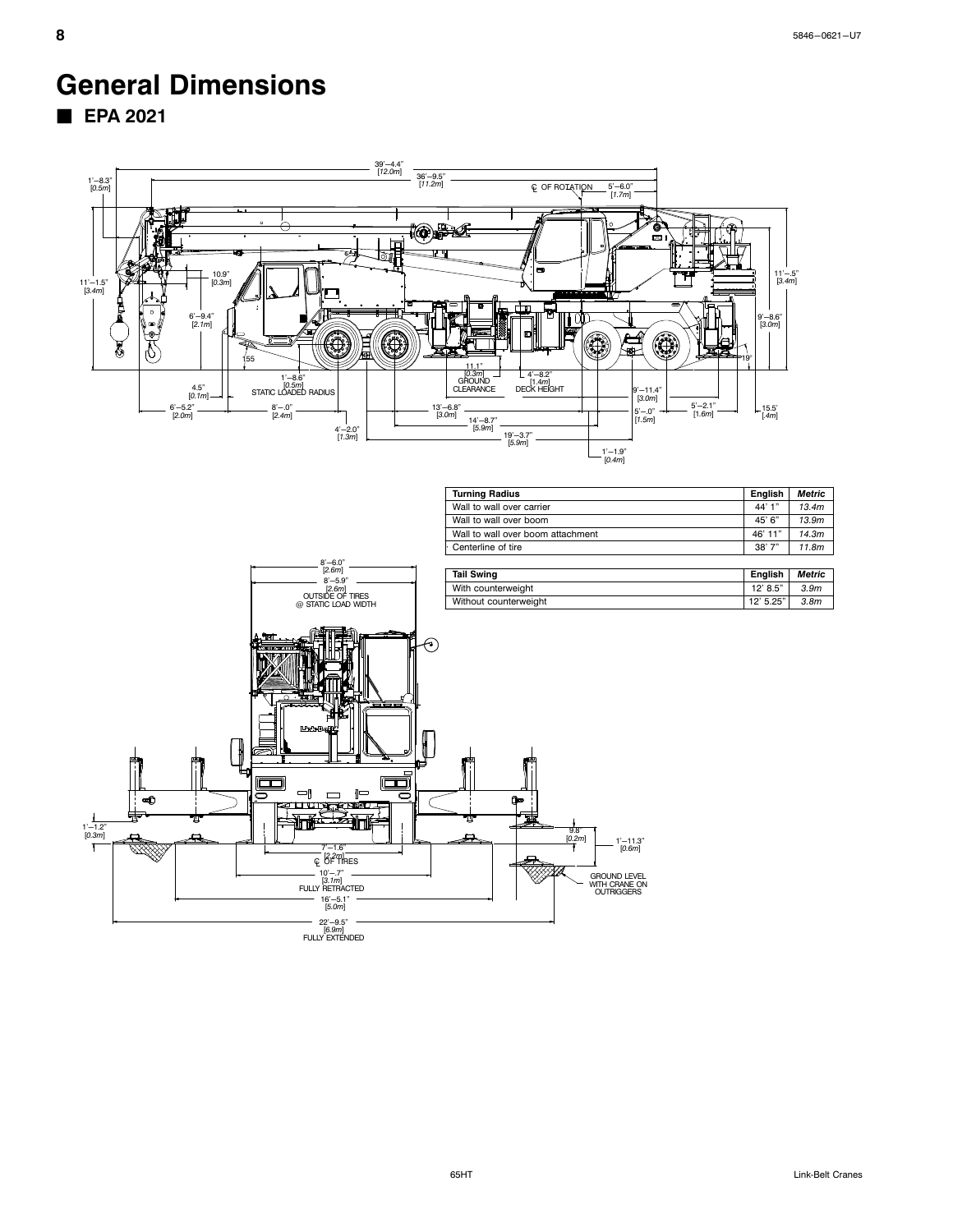## <span id="page-12-0"></span>**Working Range Diagram**



**Note: Boom and fly geometry shown are for unloaded condition and crane standing level on firm supporting surface. Boom deflection, subsequent radius, and boom angle change must be accounted for when applying load to hook.**



**Do Not Lower The Boom Below The Minimum Boom Angle For No Load Stability As Shown In The Lift Charts For The Boom Lengths Given. Loss Of Stability Will Occur Causing A Tipping Condition.**

**Boom Length In Feet**

Boom Length In Feet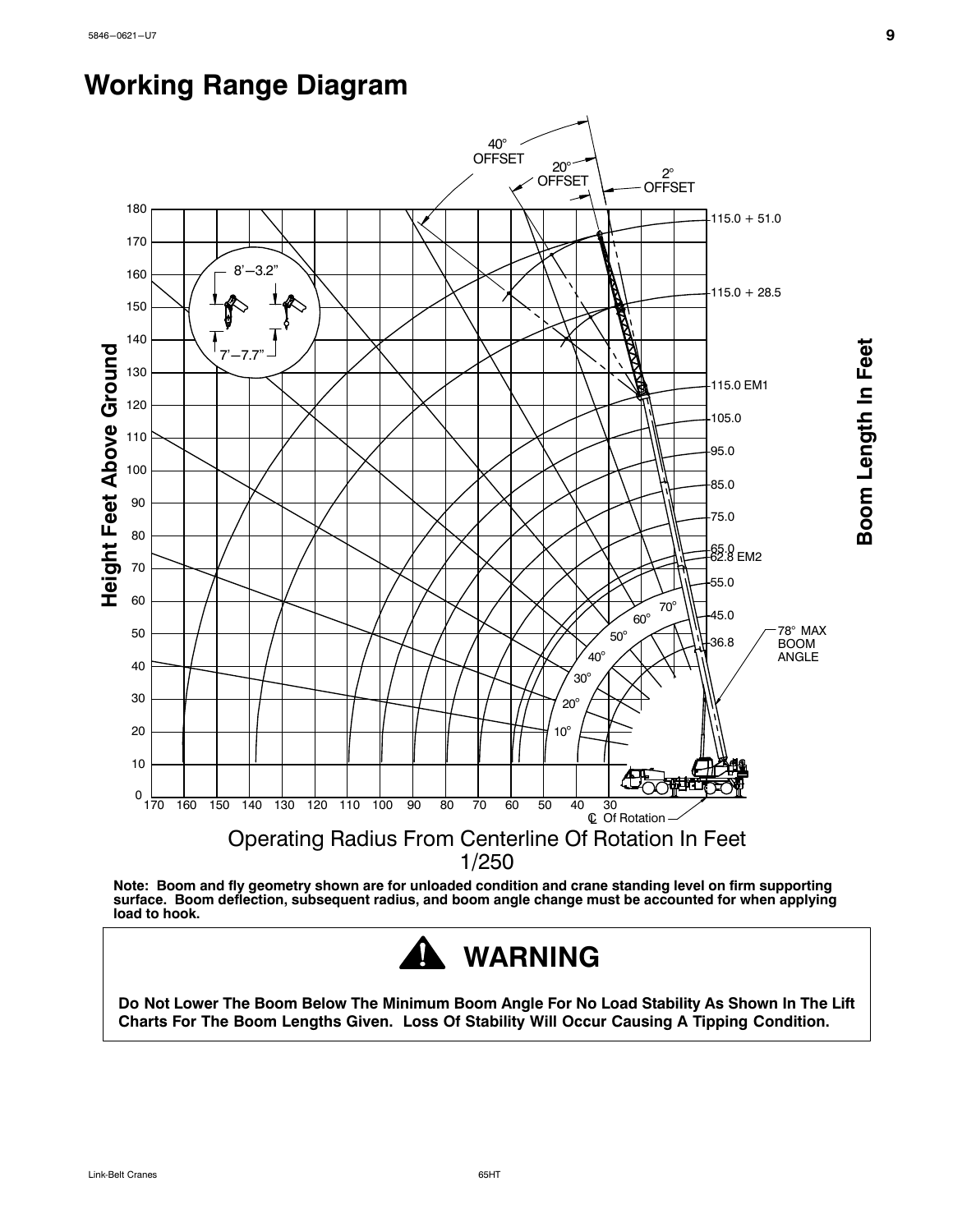## **Boom Extend Modes**

|       | <b>Boom Length</b>                     |                | <b>Boom Mode</b> |           |                        |
|-------|----------------------------------------|----------------|------------------|-----------|------------------------|
| ft    | $\mathbf{m}$                           | T <sub>3</sub> | T <sub>2</sub>   | <b>T1</b> |                        |
| 36.75 | 11.20                                  |                |                  |           | 36.8' (11.20m)         |
| 45    | 13.72                                  | 11%            | 11%              | 11%       | <b>Extend</b><br>Base  |
| 55    | 16.76                                  | 23%            | 23%              | 23%       |                        |
| 65    | 19.81                                  | 36%            | 36%              | 36%       |                        |
| 75    | 22.86                                  | 49%            | 49%              | 49%       | 115.0' (35.05m)        |
| 85    | 25.91                                  | 62%            | 62%              | 62%       | T1<br>T3<br>Т2<br>Base |
| 95    | 28.96                                  | 74%            | 74%              | 74%       |                        |
| 105   | 32.00                                  | 87%            | 87%              | 87%       |                        |
| 115   | 35.05                                  | 100%           | 100%             | 100%      |                        |
|       | <b>Boom Mode</b><br><b>Boom Length</b> |                |                  |           |                        |
| ft    | $\mathbf{m}$                           | T3             | <b>T2</b>        | T1        | 36.8' (11.20m)         |
| 36.75 | 11.20                                  |                |                  |           | <b>Extend</b><br>Base  |
| 45    | 13.72                                  |                |                  | 32%       | 62.8' (19.15m)         |
| 55    | 16.76                                  |                |                  | 70%       | Base<br>T1             |
| 62.83 | 19.15                                  |                |                  | 100%      |                        |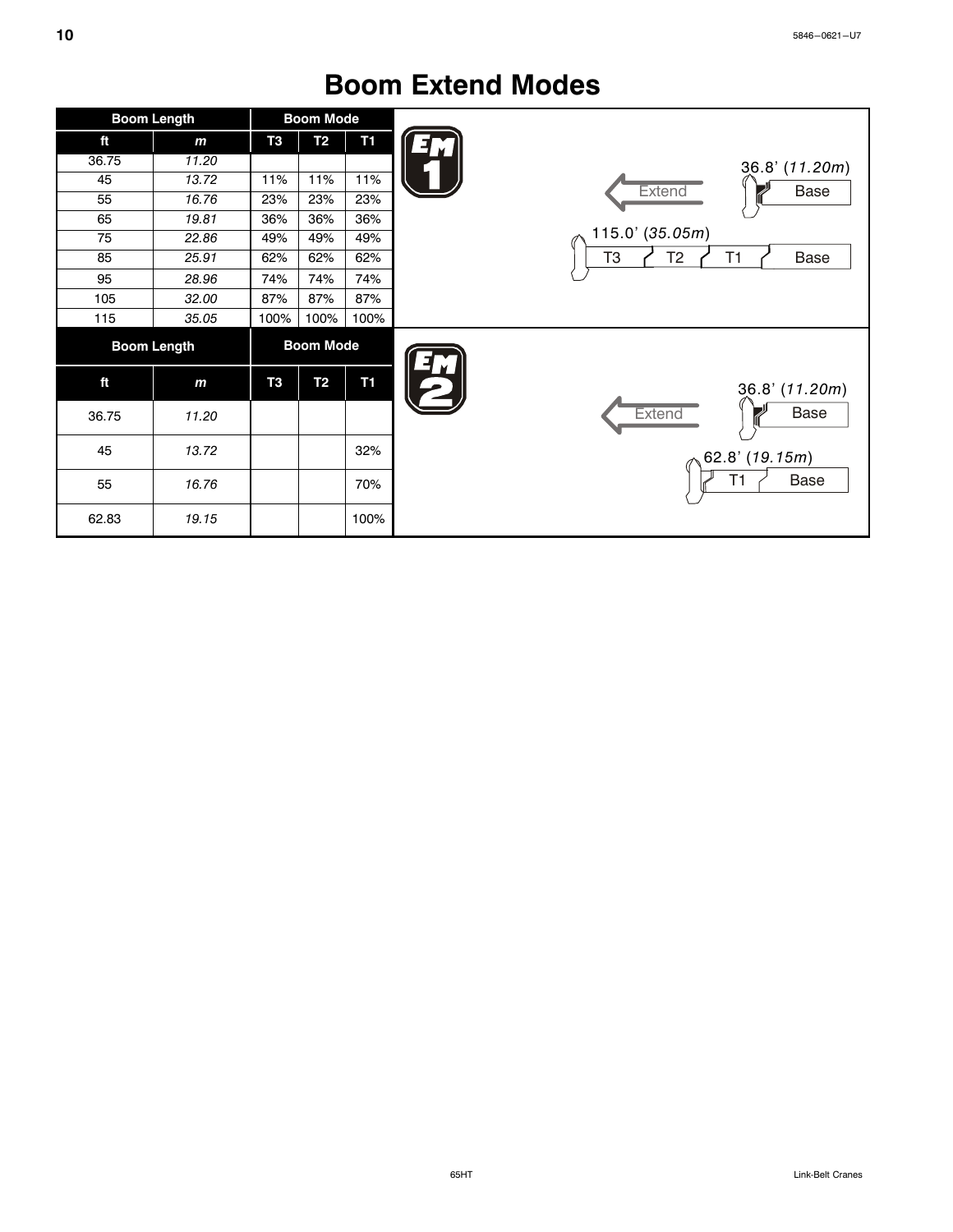## <span id="page-14-0"></span>**Main Boom Lift Capacity Charts - Standard**

|                                            |        |        |        | 11,500 lb Counterweight - Fully Extended Outriggers - 360° Rotation<br>(All Capacities Are Listed In Pounds) |                  |        |        |        |        |                   |
|--------------------------------------------|--------|--------|--------|--------------------------------------------------------------------------------------------------------------|------------------|--------|--------|--------|--------|-------------------|
| <b>Radius</b>                              |        |        |        |                                                                                                              | Boom Length (ft) |        |        |        |        | <b>Radius</b>     |
| (f <sup>t</sup> )                          | 36.75  | 45     | 55     | $62.8 - 65$                                                                                                  | 75               | 85     | 95     | 105    | 115    | (f <sup>t</sup> ) |
| 10                                         | 99,400 | 83,700 | 82,200 |                                                                                                              |                  |        |        |        |        | 10                |
| 12                                         | 89.100 | 83.700 | 78.900 | 66,100                                                                                                       |                  |        |        |        |        | 12                |
| 15                                         | 71,900 | 71,600 | 68,300 | 59,100                                                                                                       | 39,200           |        |        |        |        | 15                |
| 20                                         | 52,300 | 52,100 | 51,900 | 50,000                                                                                                       | 39,200           | 36,300 | 32,100 |        |        | 20                |
| 25                                         | 40,200 | 40,400 | 40,000 | 39,900                                                                                                       | 39,200           | 31,400 | 28,000 | 25,500 |        | 25                |
| 30                                         | 29,200 | 30,300 | 30,900 | 31,300                                                                                                       | 31,500           | 27,700 | 24,700 | 22,400 | 20,700 | 30                |
| 35                                         |        | 22,600 | 23,300 | 23,600                                                                                                       | 23,800           | 24,000 | 21,900 | 20,000 | 18,500 | 35                |
| 40                                         |        |        | 18.200 | 18.600                                                                                                       | 18.800           | 18,900 | 19.100 | 17.900 | 16.600 | 40                |
| 45                                         |        |        | 14,500 | 14,900                                                                                                       | 15,200           | 15,300 | 15,400 | 15,500 | 15,000 | 45                |
| 50                                         |        |        |        | 12,100                                                                                                       | 12,500           | 12,600 | 12,700 | 12,800 | 12,800 | 50                |
| 55                                         |        |        |        | 10,000                                                                                                       | 10,300           | 10,500 | 10,700 | 10,700 | 10,700 | 55                |
| 60                                         |        |        |        |                                                                                                              | 8,600            | 8,800  | 9,000  | 9,000  | 9,100  | 60                |
| 65                                         |        |        |        |                                                                                                              | 7,200            | 7,400  | 7,600  | 7,700  | 7,700  | 65                |
| 70                                         |        |        |        |                                                                                                              |                  | 6,200  | 6,400  | 6,500  | 6,600  | 70                |
| 75                                         |        |        |        |                                                                                                              |                  | 5,200  | 5,400  | 5,500  | 5,600  | 75                |
| 80                                         |        |        |        |                                                                                                              |                  |        | 4,500  | 4,700  | 4,800  | 80                |
| 85                                         |        |        |        |                                                                                                              |                  |        | 3,800  | 3,900  | 4,000  | 85                |
| 90                                         |        |        |        |                                                                                                              |                  |        |        | 3,300  | 3,400  | 90                |
| 95                                         |        |        |        |                                                                                                              |                  |        |        | 2,700  | 2,800  | 95                |
| 100                                        |        |        |        |                                                                                                              |                  |        |        |        | 2,300  | 100               |
| 105                                        |        |        |        |                                                                                                              |                  |        |        |        | 1,800  | 105               |
| * Special Conditions Or Wire Rope Required |        |        |        |                                                                                                              |                  |        |        |        |        |                   |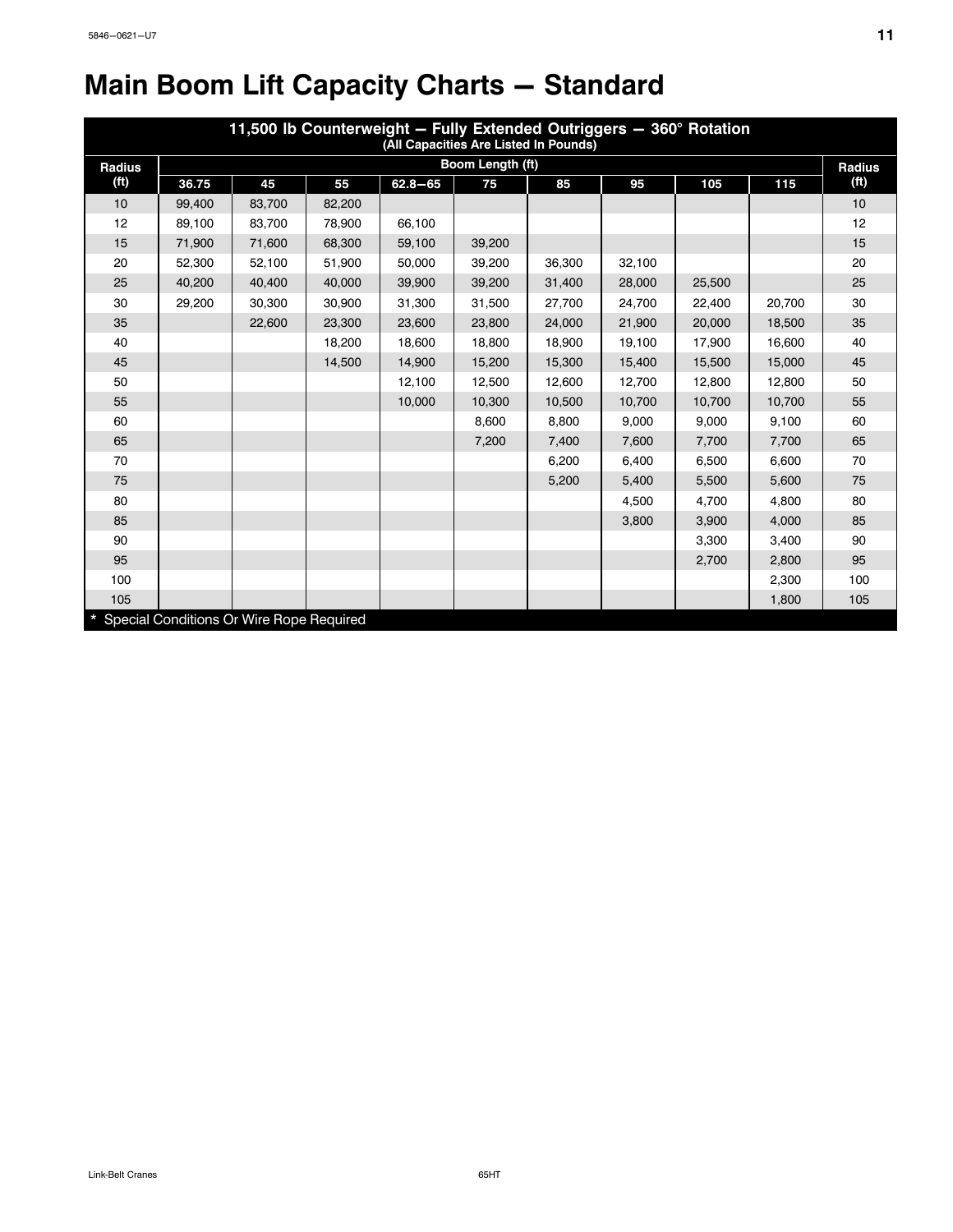|                   |                                            | 15,100 lb Counterweight - Fully Extended Outriggers - 360° Rotation<br>(All Capacities Are Listed In Pounds) |        |             |                  |        |        |        |        |                   |  |  |  |  |
|-------------------|--------------------------------------------|--------------------------------------------------------------------------------------------------------------|--------|-------------|------------------|--------|--------|--------|--------|-------------------|--|--|--|--|
| <b>Radius</b>     |                                            |                                                                                                              |        |             | Boom Length (ft) |        |        |        |        | <b>Radius</b>     |  |  |  |  |
| (f <sup>t</sup> ) | 36.75                                      | 45                                                                                                           | 55     | $62.8 - 65$ | 75               | 85     | 95     | 105    | 115    | (f <sup>t</sup> ) |  |  |  |  |
| $\overline{7}$    | 130,000*                                   |                                                                                                              |        |             |                  |        |        |        |        | $\overline{7}$    |  |  |  |  |
| 8                 | 108,400                                    |                                                                                                              |        |             |                  |        |        |        |        | 8                 |  |  |  |  |
| 10                | 99.400                                     | 83,700                                                                                                       | 82,200 |             |                  |        |        |        |        | 10                |  |  |  |  |
| 12                | 89,100                                     | 83,700                                                                                                       | 78,900 | 66,100      |                  |        |        |        |        | 12                |  |  |  |  |
| 15                | 74,200                                     | 73,100                                                                                                       | 68,300 | 59,100      | 39,200           |        |        |        |        | 15                |  |  |  |  |
| 20                | 54,100                                     | 53,900                                                                                                       | 53,700 | 50,000      | 39,200           | 36,300 | 32,100 |        |        | 20                |  |  |  |  |
| 25                | 41,700                                     | 41,600                                                                                                       | 41,400 | 41,300      | 39,200           | 31,400 | 28,000 | 25,500 |        | 25                |  |  |  |  |
| 30                | 32,500                                     | 33,600                                                                                                       | 34.200 | 34,500      | 34,700           | 27,700 | 24,700 | 22,400 | 20,700 | 30                |  |  |  |  |
| 35                |                                            | 25,200                                                                                                       | 25,900 | 26,200      | 26,400           | 24,600 | 21,900 | 20,000 | 18,500 | 35                |  |  |  |  |
| 40                |                                            |                                                                                                              | 20,300 | 20,800      | 21,000           | 21,100 | 19,700 | 17,900 | 16,600 | 40                |  |  |  |  |
| 45                |                                            |                                                                                                              | 16,300 | 16,800      | 17,000           | 17,200 | 17,300 | 16,200 | 15,000 | 45                |  |  |  |  |
| 50                |                                            |                                                                                                              |        | 13,800      | 14,100           | 14,200 | 14,300 | 14,400 | 13,600 | 50                |  |  |  |  |
| 55                |                                            |                                                                                                              |        | 11,400      | 11,700           | 11,900 | 12,000 | 12,100 | 12,200 | 55                |  |  |  |  |
| 60                |                                            |                                                                                                              |        |             | 9,900            | 10,100 | 10,300 | 10,300 | 10,400 | 60                |  |  |  |  |
| 65                |                                            |                                                                                                              |        |             | 8,300            | 8,600  | 8,800  | 8,800  | 8,900  | 65                |  |  |  |  |
| 70                |                                            |                                                                                                              |        |             |                  | 7,300  | 7,500  | 7,600  | 7,700  | 70                |  |  |  |  |
| 75                |                                            |                                                                                                              |        |             |                  | 6,200  | 6,400  | 6,500  | 6,600  | 75                |  |  |  |  |
| 80                |                                            |                                                                                                              |        |             |                  |        | 5,500  | 5,600  | 5,700  | 80                |  |  |  |  |
| 85                |                                            |                                                                                                              |        |             |                  |        | 4,600  | 4,800  | 4,900  | 85                |  |  |  |  |
| 90                |                                            |                                                                                                              |        |             |                  |        |        | 4,100  | 4,200  | 90                |  |  |  |  |
| 95                |                                            |                                                                                                              |        |             |                  |        |        | 3,400  | 3,600  | 95                |  |  |  |  |
| 100               |                                            |                                                                                                              |        |             |                  |        |        |        | 3,000  | 100               |  |  |  |  |
| 105               |                                            |                                                                                                              |        |             |                  |        |        |        | 2,500  | 105               |  |  |  |  |
|                   | * Special Conditions Or Wire Rope Required |                                                                                                              |        |             |                  |        |        |        |        |                   |  |  |  |  |

## <span id="page-15-0"></span>**Main Boom Lift Capacity Charts - Optional**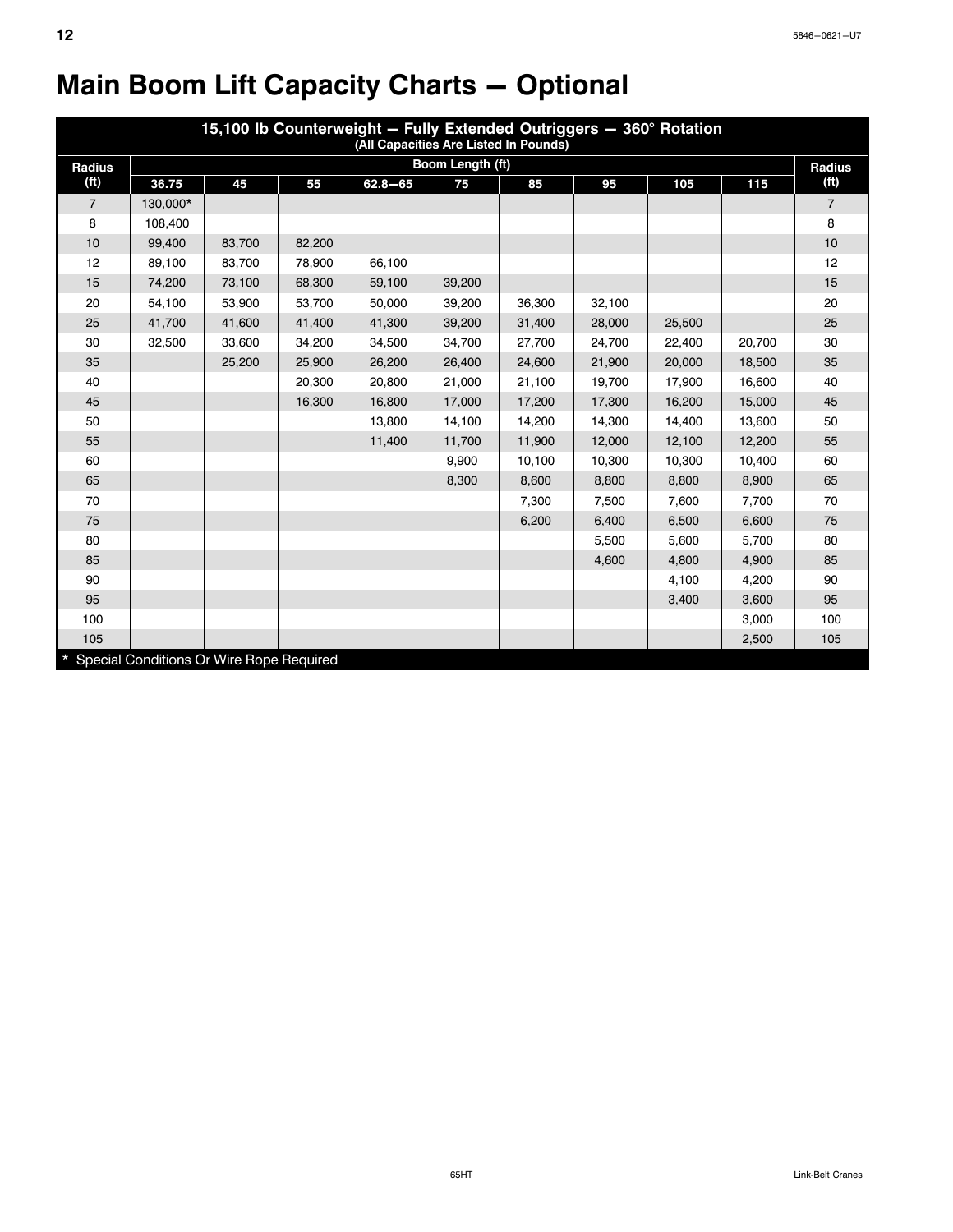## <span id="page-16-0"></span>**Main Boom Lift Capacity Charts - Optional**

|                   |                                          |        |        | 18,700 lb Counterweight - Fully Extended Outriggers - 360° Rotation | (All Capacities Are Listed In Pounds) |        |        |        |        |                   |
|-------------------|------------------------------------------|--------|--------|---------------------------------------------------------------------|---------------------------------------|--------|--------|--------|--------|-------------------|
| <b>Radius</b>     |                                          |        |        |                                                                     | <b>Boom Length (ft)</b>               |        |        |        |        | Radius            |
| (f <sup>t</sup> ) | 36.75                                    | 45     | 55     | $62.8 - 65$                                                         | 75                                    | 85     | 95     | 105    | 115    | (f <sup>t</sup> ) |
| $\overline{7}$    | 130.000*                                 |        |        |                                                                     |                                       |        |        |        |        | $\overline{7}$    |
| 8                 | 108,400                                  |        |        |                                                                     |                                       |        |        |        |        | 8                 |
| 10                | 99,400                                   | 83,700 | 82,200 |                                                                     |                                       |        |        |        |        | 10                |
| 12                | 89,100                                   | 83,700 | 78,900 | 66,100                                                              |                                       |        |        |        |        | 12                |
| 15                | 76,500                                   | 73,100 | 68,300 | 59,100                                                              | 39,200                                |        |        |        |        | 15                |
| 20                | 55,800                                   | 55,600 | 55,400 | 50,000                                                              | 39,200                                | 36,300 | 32,100 |        |        | 20                |
| 25                | 43,100                                   | 43,000 | 42,800 | 42,700                                                              | 39,200                                | 31,400 | 28,000 | 25,500 |        | 25                |
| 30                | 34,400                                   | 35,200 | 35,800 | 36,100                                                              | 36,300                                | 27,700 | 24,700 | 22,400 | 20,700 | 30                |
| 35                |                                          | 27,800 | 28,600 | 28,900                                                              | 29,100                                | 24,600 | 21,900 | 20,000 | 18,500 | 35                |
| 40                |                                          |        | 22,500 | 22,900                                                              | 23,100                                | 22,100 | 19,700 | 17,900 | 16,600 | 40                |
| 45                |                                          |        | 18,200 | 18,700                                                              | 18,900                                | 19,000 | 17,800 | 16,200 | 15,000 | 45                |
| 50                |                                          |        |        | 15,400                                                              | 15,700                                | 15,900 | 16,000 | 14,700 | 13,600 | 50                |
| 55                |                                          |        |        | 12,900                                                              | 13,200                                | 13,400 | 13,500 | 13,400 | 12,300 | 55                |
| 60                |                                          |        |        |                                                                     | 11,200                                | 11,400 | 11,500 | 11,600 | 11,300 | 60                |
| 65                |                                          |        |        |                                                                     | 9,500                                 | 9,800  | 9,900  | 10,000 | 10,100 | 65                |
| 70                |                                          |        |        |                                                                     |                                       | 8,400  | 8,600  | 8,700  | 8,700  | 70                |
| 75                |                                          |        |        |                                                                     |                                       | 7,200  | 7,400  | 7,500  | 7,600  | 75                |
| 80                |                                          |        |        |                                                                     |                                       |        | 6,400  | 6,500  | 6,600  | 80                |
| 85                |                                          |        |        |                                                                     |                                       |        | 5,500  | 5,600  | 5,800  | 85                |
| 90                |                                          |        |        |                                                                     |                                       |        |        | 4,900  | 5,000  | 90                |
| 95                |                                          |        |        |                                                                     |                                       |        |        | 4,200  | 4,300  | 95                |
| 100               |                                          |        |        |                                                                     |                                       |        |        |        | 3,700  | 100               |
| 105               |                                          |        |        |                                                                     |                                       |        |        |        | 3,200  | 105               |
|                   | Special Conditions Or Wire Rope Required |        |        |                                                                     |                                       |        |        |        |        |                   |

This information is not for crane operation. Operator must refer to the in-cab information for crane operation. Rated lifting capacities shown on fully extended outriggers do not exceed 85% of the tipping loads and on tires do not exceed 75% of the tipping loads.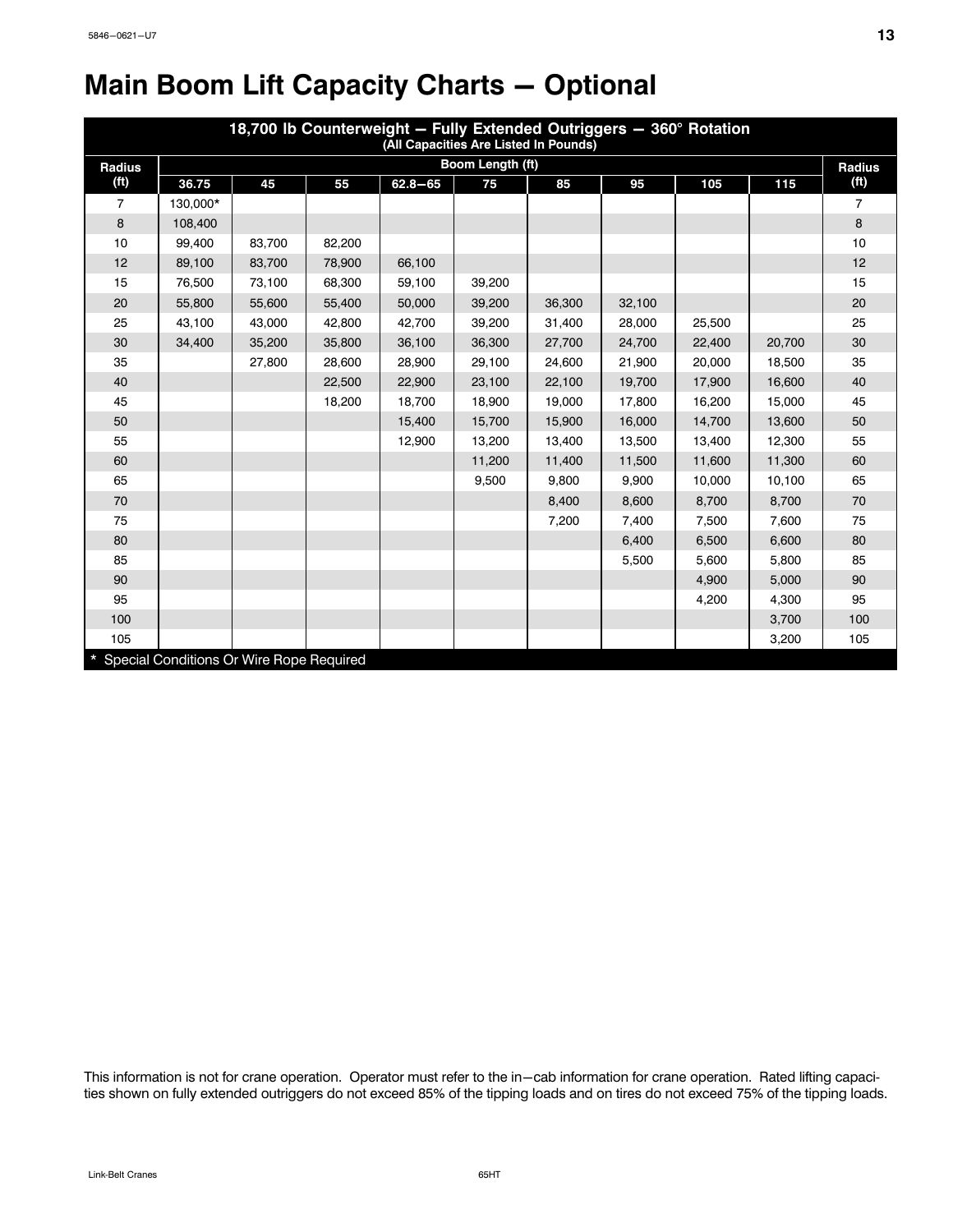|                   | 11,500 lb Counterweight - Fully Extended Outriggers - 360° Rotation<br>(All Capacities Are Listed In Pounds) |       |                   |                                           |       |                   |                                           |       |  |  |  |  |  |
|-------------------|--------------------------------------------------------------------------------------------------------------|-------|-------------------|-------------------------------------------|-------|-------------------|-------------------------------------------|-------|--|--|--|--|--|
|                   | 115 ft Main Boom Length<br>2° Fly Offset                                                                     |       |                   | 115 ft Main Boom Length<br>20° Fly Offset |       |                   | 115 ft Main Boom Length<br>40° Fly Offset |       |  |  |  |  |  |
| Radius            | Fly Length (ft)                                                                                              |       | Radius            | Fly Length (ft)                           |       | Radius            | Fly Length (ft)                           |       |  |  |  |  |  |
| (f <sup>t</sup> ) | 28.5                                                                                                         | 51    | (f <sup>t</sup> ) | 28.5                                      | 51    | (f <sup>t</sup> ) | 28.5                                      | 51    |  |  |  |  |  |
| 30                | 11,400                                                                                                       |       | 30                |                                           |       | 30                |                                           |       |  |  |  |  |  |
| 35                | 11.400                                                                                                       | 7.400 | 35                | 11.900                                    |       | 35                |                                           |       |  |  |  |  |  |
| 40                | 11.400                                                                                                       | 7,400 | 40                | 11,900                                    |       | 40                |                                           |       |  |  |  |  |  |
| 45                | 11.400                                                                                                       | 7,400 | 45                | 11.700                                    |       | 45                | 9.400                                     |       |  |  |  |  |  |
| 50                | 11,400                                                                                                       | 7,400 | 50                | 11,200                                    | 6,700 | 50                | 9,100                                     |       |  |  |  |  |  |
| 55                | 11,000                                                                                                       | 7,400 | 55                | 10,800                                    | 6,400 | 55                | 8,800                                     |       |  |  |  |  |  |
| 60                | 9,700                                                                                                        | 7,400 | 60                | 9,900                                     | 6,100 | 60                | 8,500                                     | 4,200 |  |  |  |  |  |
| 65                | 8,200                                                                                                        | 7,400 | 65                | 8,900                                     | 5,800 | 65                | 8,300                                     | 4,000 |  |  |  |  |  |
| 70                | 7,100                                                                                                        | 7,400 | 70                | 7,700                                     | 5,500 | 70                | 8,100                                     | 3,900 |  |  |  |  |  |
| 75                | 6.100                                                                                                        | 6,600 | 75                | 6,600                                     | 5,300 | 75                | 7,100                                     | 3,800 |  |  |  |  |  |
| 80                | 5,200                                                                                                        | 5,700 | 80                | 5,700                                     | 5,100 | 80                | 6,100                                     | 3,700 |  |  |  |  |  |
| 85                | 4,500                                                                                                        | 5,000 | 85                | 4,900                                     | 4,900 | 85                | 5,300                                     | 3.600 |  |  |  |  |  |
| 90                | 3,800                                                                                                        | 4,300 | 90                | 4,200                                     | 4,700 | 90                | 4,500                                     | 3,500 |  |  |  |  |  |
| 95                | 3.300                                                                                                        | 3.700 | 95                | 3.600                                     | 4.400 | 95                | 3.900                                     | 3.400 |  |  |  |  |  |
| 100               | 2,800                                                                                                        | 3,200 | 100               | 3,100                                     | 3,800 | 100               | 3,300                                     | 3,300 |  |  |  |  |  |
| 105               | 2,300                                                                                                        | 2,700 | 105               | 2,600                                     | 3,300 | 105               | 2,800                                     | 3,300 |  |  |  |  |  |
| 110               | 1,900                                                                                                        | 2,300 | 110               | 2,100                                     | 2,800 | 110               | 2,300                                     | 3,200 |  |  |  |  |  |
| 115               | 1,500                                                                                                        | 2,000 | 115               | 1,700                                     | 2,400 | 115               | 1,800                                     | 2,800 |  |  |  |  |  |
| 120               | 1,200                                                                                                        | 1,600 | 120               | 1,400                                     | 2,000 | 120               |                                           | 2,300 |  |  |  |  |  |
| 125               | 900                                                                                                          | 1.300 | 125               | 1,000                                     | 1.700 | 125               |                                           | 1,900 |  |  |  |  |  |
| 130               |                                                                                                              | 1,000 | 130               |                                           | 1,400 | 130               |                                           | 1,600 |  |  |  |  |  |
| 135               |                                                                                                              |       | 135               |                                           | 1,000 | 135               |                                           | 1,200 |  |  |  |  |  |
| 140               |                                                                                                              |       | 140               |                                           |       | 140               |                                           | 900   |  |  |  |  |  |

## <span id="page-17-0"></span>**Fly Attachment Lift Capacity Charts - Optional**

This information is not for crane operation. Operator must refer to the in-cab information for crane operation. Rated lifting capacities shown on fully extended outriggers do not exceed 85% of the tipping loads and on tires do not exceed 75% of the tipping loads.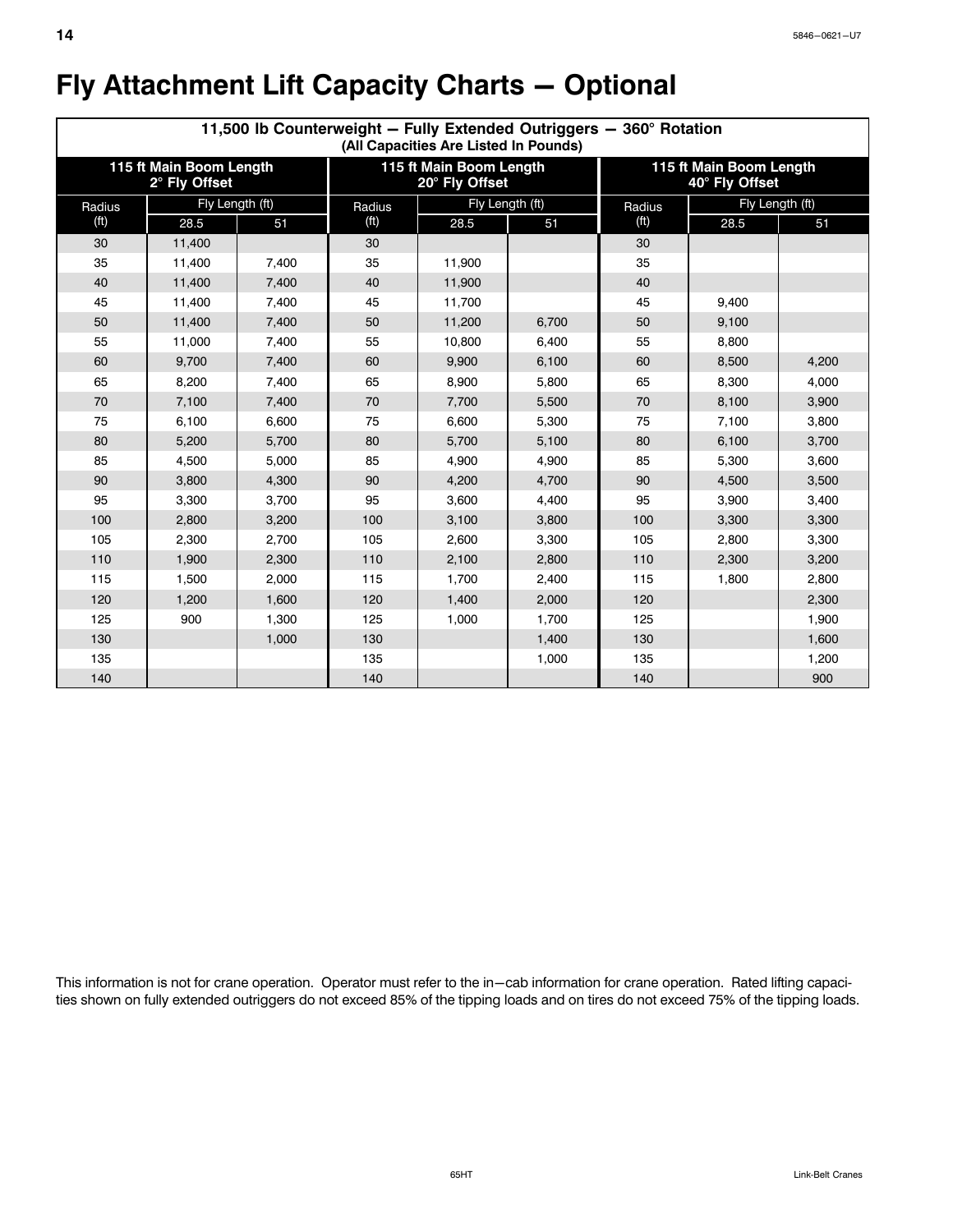<span id="page-18-0"></span>

|                   | 15,100 lb Counterweight - Fully Extended Outriggers - 360° Rotation<br>(All Capacities Are Listed In Pounds) |       |                   |                                           |       |                   |                                           |       |  |  |  |  |  |
|-------------------|--------------------------------------------------------------------------------------------------------------|-------|-------------------|-------------------------------------------|-------|-------------------|-------------------------------------------|-------|--|--|--|--|--|
|                   | 115 ft Main Boom Length<br>2° Fly Offset                                                                     |       |                   | 115 ft Main Boom Length<br>20° Fly Offset |       |                   | 115 ft Main Boom Length<br>40° Fly Offset |       |  |  |  |  |  |
| Radius            | Fly Length (ft)                                                                                              |       | Radius            | Fly Length (ft)                           |       | Radius            | Fly Length (ft)                           |       |  |  |  |  |  |
| (f <sup>t</sup> ) | 28.5                                                                                                         | 51    | (f <sup>t</sup> ) | 28.5                                      | 51    | (f <sup>t</sup> ) | 28.5                                      | 51    |  |  |  |  |  |
| 30                | 11,400                                                                                                       |       | 30                |                                           |       | 30                |                                           |       |  |  |  |  |  |
| 35                | 11,400                                                                                                       | 7,400 | 35                | 11,900                                    |       | 35                |                                           |       |  |  |  |  |  |
| 40                | 11,400                                                                                                       | 7,400 | 40                | 11,900                                    |       | 40                |                                           |       |  |  |  |  |  |
| 45                | 11.400                                                                                                       | 7,400 | 45                | 11,700                                    |       | 45                | 9.400                                     |       |  |  |  |  |  |
| 50                | 11,400                                                                                                       | 7,400 | 50                | 11,200                                    | 6,700 | 50                | 9,100                                     |       |  |  |  |  |  |
| 55                | 11.000                                                                                                       | 7,400 | 55                | 10.800                                    | 6,400 | 55                | 8,800                                     |       |  |  |  |  |  |
| 60                | 10,000                                                                                                       | 7,400 | 60                | 9,900                                     | 6,100 | 60                | 8,500                                     | 4,200 |  |  |  |  |  |
| 65                | 9.100                                                                                                        | 7,400 | 65                | 9.100                                     | 5,800 | 65                | 8.300                                     | 4,000 |  |  |  |  |  |
| 70                | 8,100                                                                                                        | 7,400 | 70                | 8,400                                     | 5,500 | 70                | 8,100                                     | 3,900 |  |  |  |  |  |
| 75                | 7,100                                                                                                        | 7,300 | 75                | 7,600                                     | 5,300 | 75                | 7,700                                     | 3,800 |  |  |  |  |  |
| 80                | 6,100                                                                                                        | 6,600 | 80                | 6,600                                     | 5,100 | 80                | 7,000                                     | 3,700 |  |  |  |  |  |
| 85                | 5,300                                                                                                        | 5,800 | 85                | 5,800                                     | 4,900 | 85                | 6,100                                     | 3,600 |  |  |  |  |  |
| 90                | 4,600                                                                                                        | 5,100 | 90                | 5,000                                     | 4,700 | 90                | 5,300                                     | 3,500 |  |  |  |  |  |
| 95                | 4.000                                                                                                        | 4,500 | 95                | 4.400                                     | 4,500 | 95                | 4.600                                     | 3,400 |  |  |  |  |  |
| 100               | 3,500                                                                                                        | 3,900 | 100               | 3,800                                     | 4,300 | 100               | 4,000                                     | 3,300 |  |  |  |  |  |
| 105               | 3.000                                                                                                        | 3,400 | 105               | 3,300                                     | 4,000 | 105               | 3,400                                     | 3,300 |  |  |  |  |  |
| 110               | 2,600                                                                                                        | 3,000 | 110               | 2,800                                     | 3,500 | 110               | 2,900                                     | 3,200 |  |  |  |  |  |
| 115               | 2,200                                                                                                        | 2,600 | 115               | 2,400                                     | 3,000 | 115               | 2,500                                     | 3,200 |  |  |  |  |  |
| 120               | 1,800                                                                                                        | 2,200 | 120               | 2,000                                     | 2,600 | 120               |                                           | 2,900 |  |  |  |  |  |
| 125               | 1,500                                                                                                        | 1,900 | 125               | 1,600                                     | 2,200 | 125               |                                           | 2,500 |  |  |  |  |  |
| 130               | 1,200                                                                                                        | 1,600 | 130               | 1,200                                     | 1,900 | 130               |                                           | 2,100 |  |  |  |  |  |
| 135               |                                                                                                              | 1,300 | 135               |                                           | 1,600 | 135               |                                           | 1,700 |  |  |  |  |  |
| 140               |                                                                                                              | 1,000 | 140               |                                           | 1,300 | 140               |                                           | 1,400 |  |  |  |  |  |
| 145               |                                                                                                              |       | 145               |                                           | 1,000 | 145               |                                           |       |  |  |  |  |  |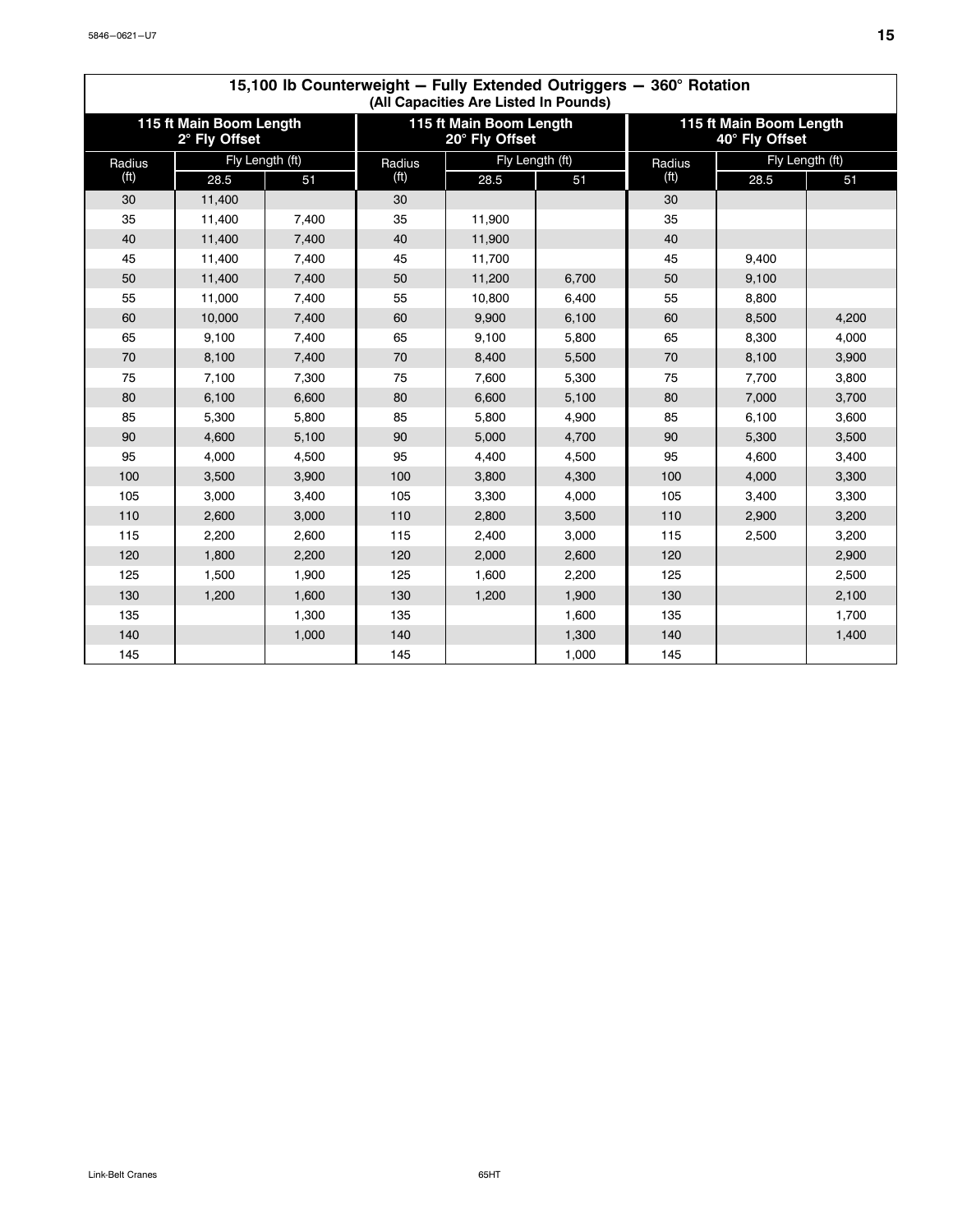<span id="page-19-0"></span>

| 18,700 lb Counterweight - Fully Extended Outriggers - 360° Rotation<br>(All Capacities Are Listed In Pounds) |                 |       |                                           |                 |       |                                           |                 |       |
|--------------------------------------------------------------------------------------------------------------|-----------------|-------|-------------------------------------------|-----------------|-------|-------------------------------------------|-----------------|-------|
| 115 ft Main Boom Length<br>2° Fly Offset                                                                     |                 |       | 115 ft Main Boom Length<br>20° Fly Offset |                 |       | 115 ft Main Boom Length<br>40° Fly Offset |                 |       |
| Radius                                                                                                       | Fly Length (ft) |       | Radius                                    | Fly Length (ft) |       | Radius                                    | Fly Length (ft) |       |
| (f <sup>t</sup> )                                                                                            | 28.5            | 51    | (f <sup>t</sup> )                         | 28.5            | 51    | (f <sup>t</sup> )                         | 28.5            | 51    |
| 30                                                                                                           | 11,400          |       | 30                                        |                 |       | 30                                        |                 |       |
| 35                                                                                                           | 11,400          | 7,400 | 35                                        | 11,900          |       | 35                                        |                 |       |
| 40                                                                                                           | 11,400          | 7,400 | 40                                        | 11,900          |       | 40                                        |                 |       |
| 45                                                                                                           | 11,400          | 7,400 | 45                                        | 11,700          |       | 45                                        | 9,400           |       |
| 50                                                                                                           | 11,400          | 7,400 | 50                                        | 11,200          | 6,700 | 50                                        | 9,100           |       |
| 55                                                                                                           | 11,000          | 7,400 | 55                                        | 10,800          | 6,400 | 55                                        | 8,800           |       |
| 60                                                                                                           | 10,000          | 7,400 | 60                                        | 9,900           | 6,100 | 60                                        | 8,500           | 4,200 |
| 65                                                                                                           | 9,100           | 7,400 | 65                                        | 9,100           | 5,800 | 65                                        | 8,300           | 4,000 |
| 70                                                                                                           | 8,400           | 7,400 | 70                                        | 8,400           | 5,500 | 70                                        | 8,100           | 3,900 |
| 75                                                                                                           | 7,700           | 7,300 | 75                                        | 7,700           | 5,300 | 75                                        | 7,700           | 3,800 |
| 80                                                                                                           | 7,100           | 6,700 | 80                                        | 7,100           | 5,100 | 80                                        | 7,200           | 3,700 |
| 85                                                                                                           | 6,200           | 6,200 | 85                                        | 6,600           | 4,900 | 85                                        | 6,600           | 3,600 |
| 90                                                                                                           | 5,500           | 5,700 | 90                                        | 5,900           | 4,700 | 90                                        | 6,100           | 3,500 |
| 95                                                                                                           | 4,800           | 5,300 | 95                                        | 5,100           | 4,500 | 95                                        | 5,400           | 3,400 |
| 100                                                                                                          | 4,200           | 4,700 | 100                                       | 4,500           | 4,300 | 100                                       | 4,700           | 3,300 |
| 105                                                                                                          | 3,700           | 4,100 | 105                                       | 4,000           | 4,200 | 105                                       | 4,100           | 3,300 |
| 110                                                                                                          | 3,200           | 3,600 | 110                                       | 3,400           | 4,000 | 110                                       | 3,600           | 3,200 |
| 115                                                                                                          | 2,800           | 3,200 | 115                                       | 3,000           | 3,700 | 115                                       | 3,100           | 3,200 |
| 120                                                                                                          | 2,400           | 2,800 | 120                                       | 2,600           | 3,200 | 120                                       |                 | 3,100 |
| 125                                                                                                          | 2,000           | 2,400 | 125                                       | 2,200           | 2,800 | 125                                       |                 | 3,100 |
| 130                                                                                                          | 1,700           | 2,100 | 130                                       | 1,800           | 2,400 | 130                                       |                 | 2,600 |
| 135                                                                                                          | 1,400           | 1,800 | 135                                       |                 | 2,100 | 135                                       |                 | 2,200 |
| 140                                                                                                          |                 | 1,500 | 140                                       |                 | 1,800 | 140                                       |                 | 1,900 |
| 145                                                                                                          |                 | 1,300 | 145                                       |                 | 1,500 | 145                                       |                 |       |
| 150                                                                                                          |                 | 1,000 | 150                                       |                 | 1,200 | 150                                       |                 |       |

This information is not for crane operation. Operator must refer to the in-cab information for crane operation. Rated lifting capacities shown on fully extended outriggers do not exceed 75% of the tipping loads and on tires do not exceed 65% of the tipping loads.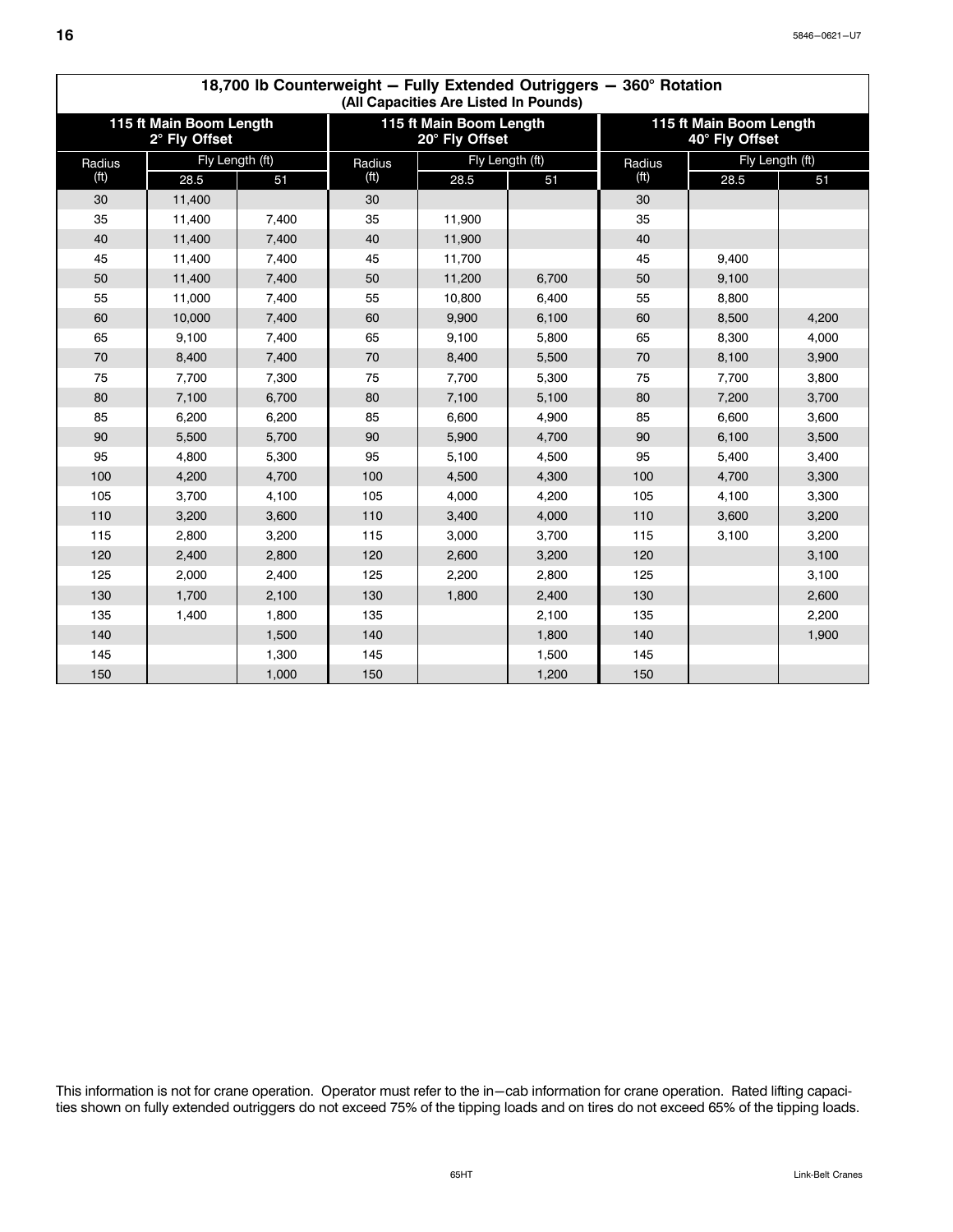**This page intentionally left blank**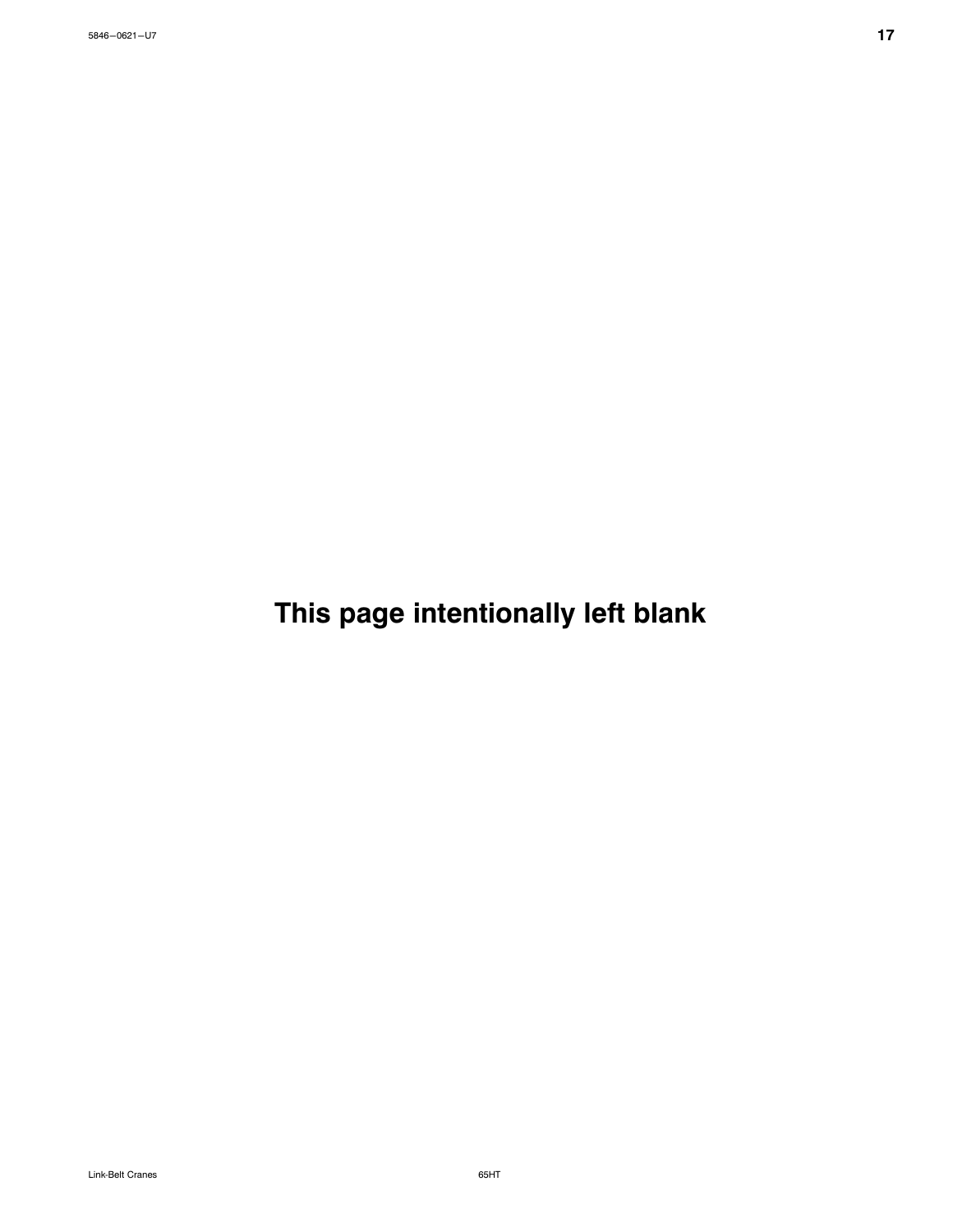**This page intentionally left blank**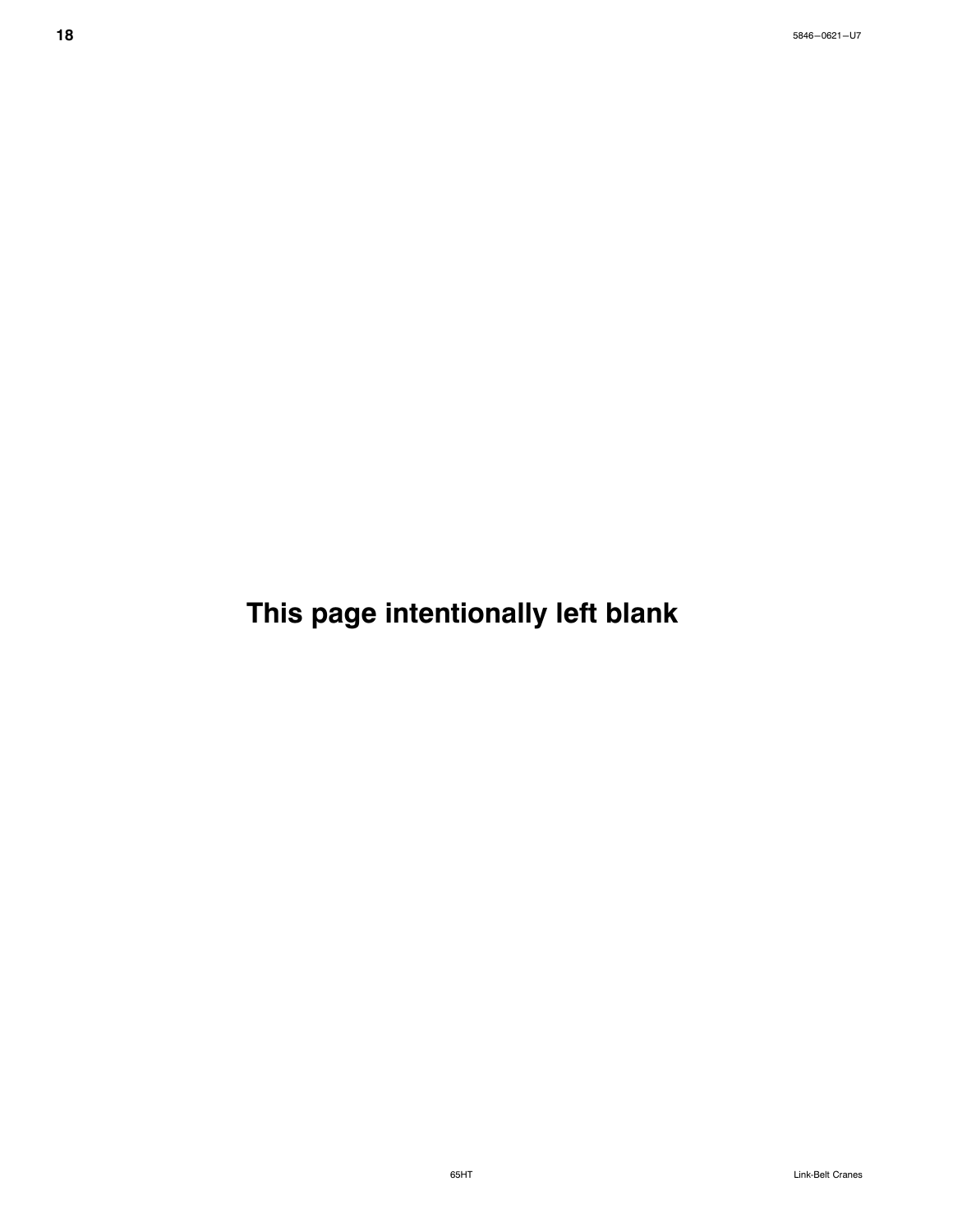**This page intentionally left blank**